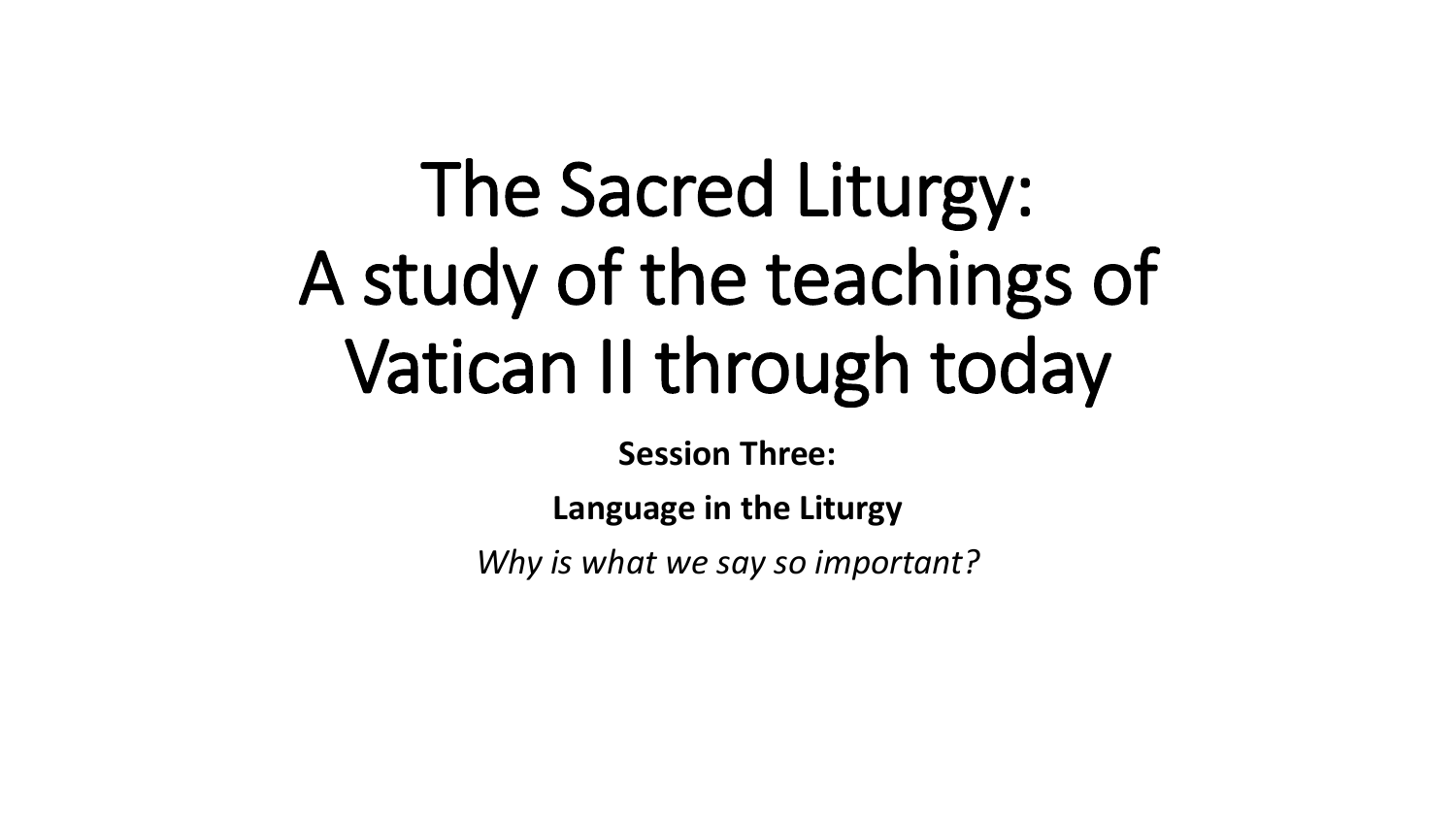# Liturgical Documents since Vatican II

Sacrosanctum Concilium

- The first document issued in the Second Vatican Council.
- An Apostolic Constitution on the Liturgy promulgated by Bl. Paul VI on December 4, 1963.

Dominicae Cenae

• An Apostolic Letter promulgated by St. John Paul II on February 24, 1980 on the mystery of the Eucharist.

Vicesimus Quintus Annus

• An Apostolic Letter promulgated by St. John Paul II on December 4, 1988, to mark the 25<sup>th</sup> anniversary of Sacrosanctum Concilium.

Liturgiam Authenticam

• An instruction issued by the Congregation for Divine Worship and the Discipline of the Sacraments on March 28, 2001.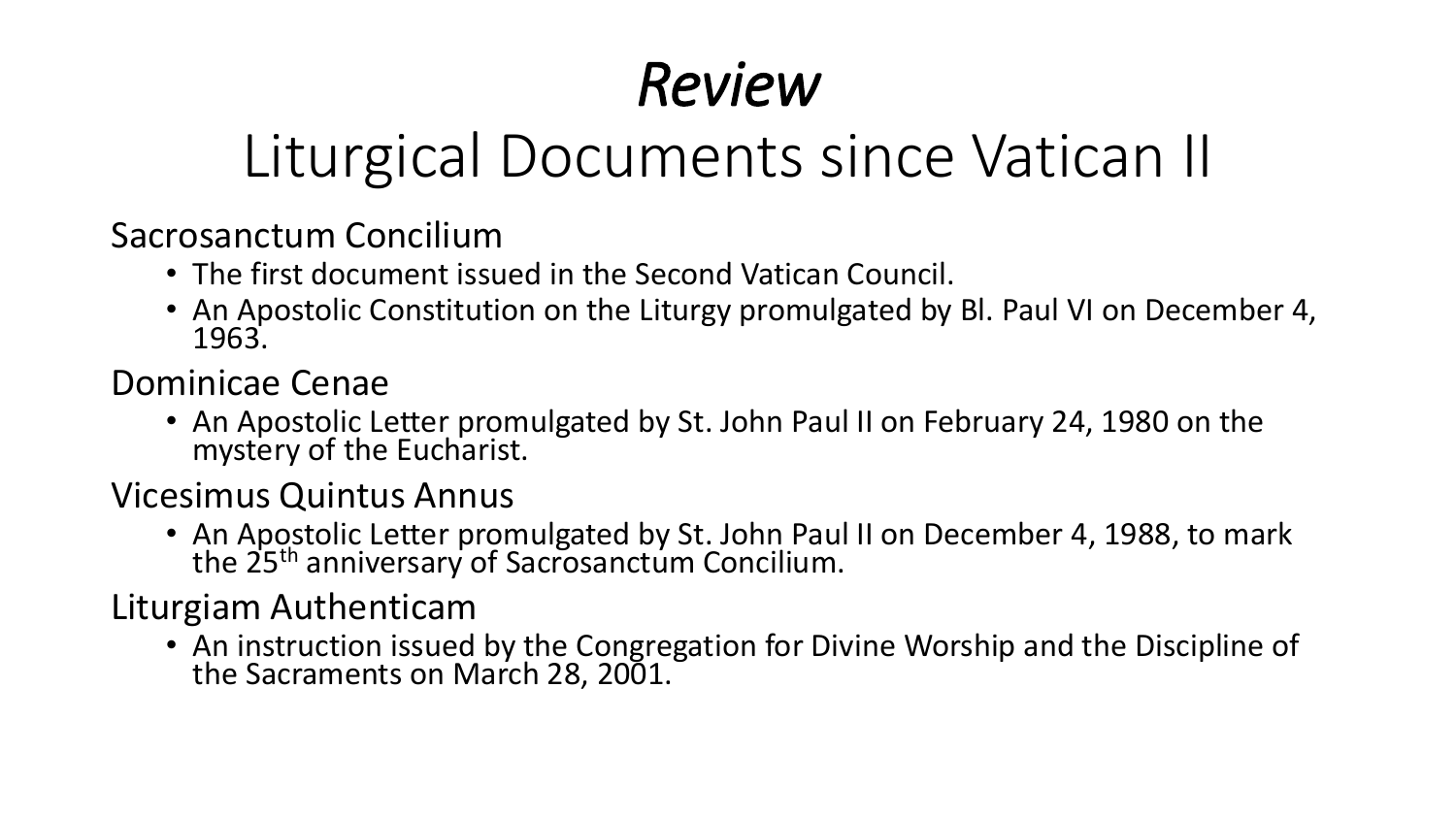## The Liturgy is a participation in Christ

- The liturgy is a participation in the prayer of Christ, addressed to the Father and in the Holy Spirit (CCC, 1073).
- The liturgy is the exercise of the priestly office of Jesus Christ. It is the public worship performed by the Mystical Body of Jesus Christ, that is, by the Head and His members (SC, 7).
	- "In the same way, the Spirit too comes to the aid of our weakness; for we do not know how to pray as we ought, but the Spirit himself intercedes with inexpressible groanings. And the one who searches hearts knows what is the intention of the Spirit, because the Spirit intercedes for the holy ones according to God's will" (Rom 8:26-27).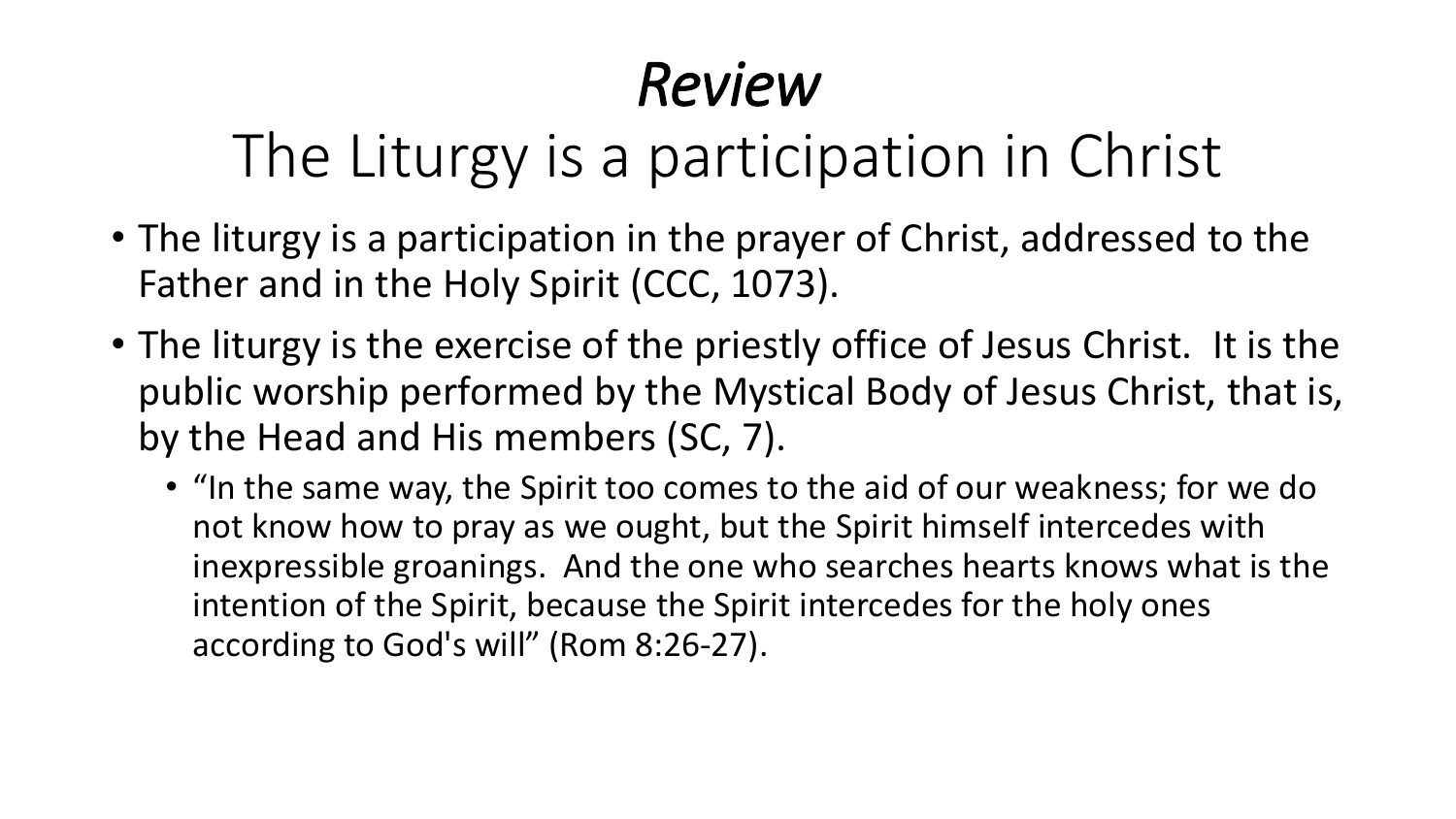# The Liturgy is signified by signs with effect

- In the liturgy the sanctification of mankind is signified by signs perceptible to the senses, and is effected in a way which corresponds with each of these signs (SC, 7).
- Among the signs we perceive are the words used in the liturgy, which have corresponding effect.
	- Indeed, the word of God is living and effective, sharper than any two-edged sword, penetrating even between soul and spirit, joints and marrow, and able to discern reflections and thoughts of the heart (Heb. 4:12).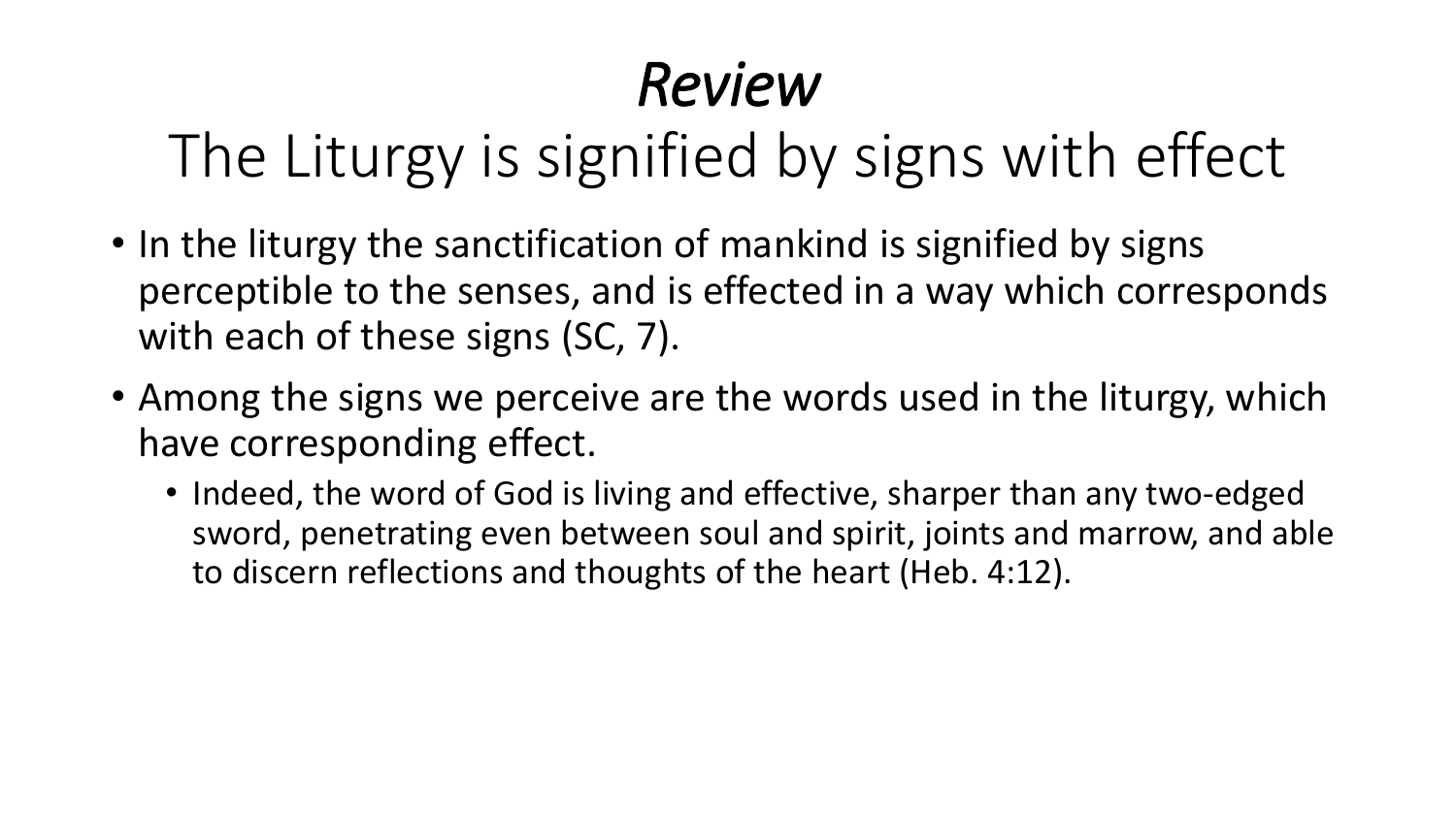#### Words with immediate effect

- Then God said: "*Let there be light*," and there was light (Gen. 1:3).
- The centurion said, "Lord, I am not worthy to have you enter under my roof; only say the word and my servant will be healed." … And Jesus said to the centurion, "You may go; as you have believed, *let it be done for you*." And at that very hour his servant was healed" (Mt 8:8, 13).
- While they were eating, Jesus took bread, said the blessing, broke it, and giving it to his disciples said, "*Take and eat; this is my body*" (Mt 26:26).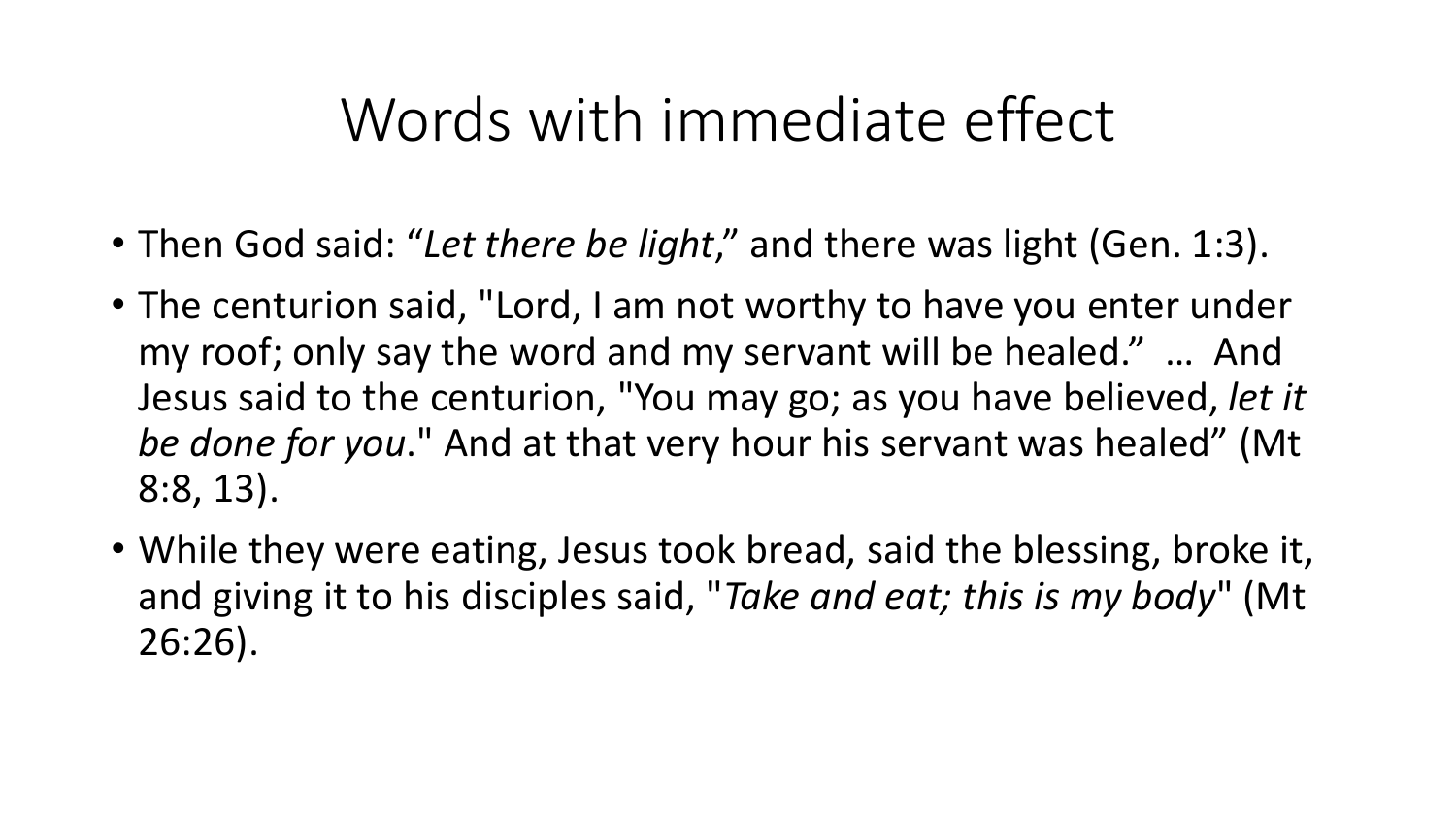### Words with immediate effect

- "I baptize you in the name of the Father, and of the Son, and of the Holy Spirit."
- "I absolve you of your sins, in the name of the Father, and of the Son, and of the Holy Spirit."
- "Take this, all of you, and eat of it, for this is my body, which will be given up for you."
- "Take this, all of you, and drink from it, for this is the chalice of my blood, the blood of the new and eternal covenant, which will be poured out for you and for many for the forgiveness of sins. Do this in memory of me."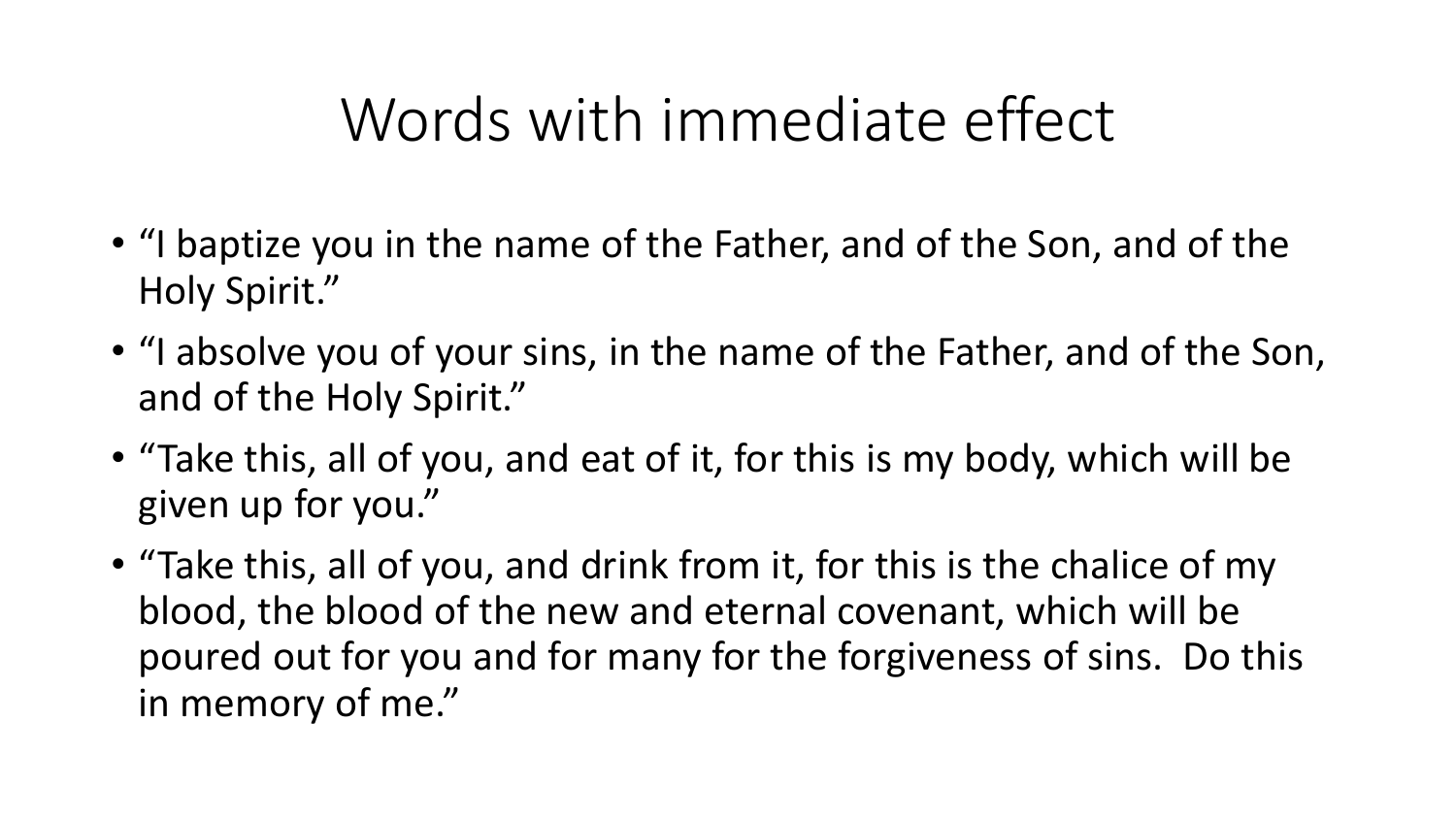#### Words with immediate effect

- "Be sealed with the gift of the Holy Spirit."
- "I, N., take you, N., to be my husband/wife. I promise to be true to you in good times and in bad, in sickness and in health. I will love you and honor you all the days of my life."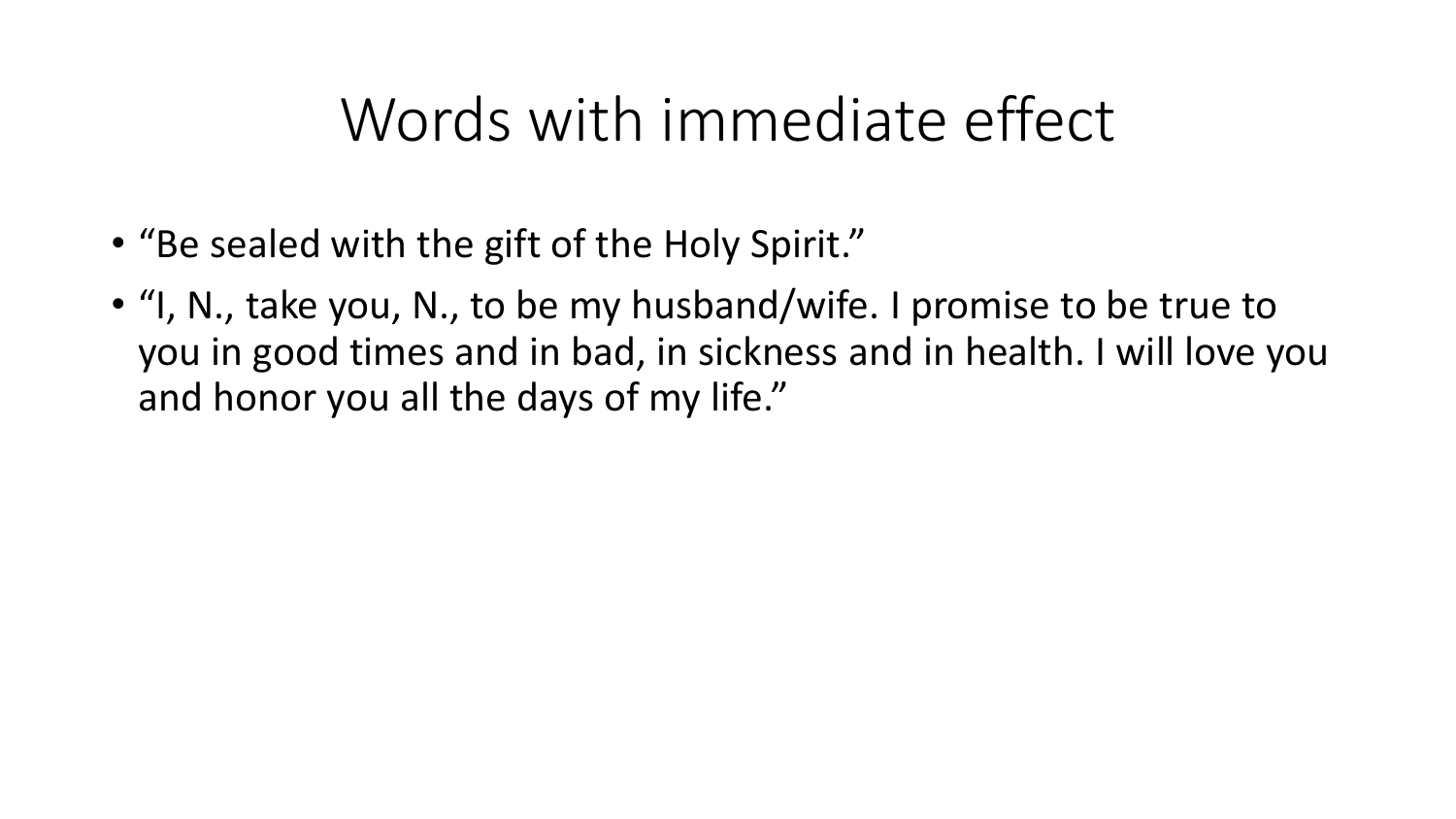### The presence of Christ in the Liturgy

Christ present in the liturgy (SC, 7; VQA, 7):

- 1. Christ is present in the Church assembled at prayer in his name.
- 2. Christ is present and acts in the person of the ordained minister who celebrates.
- 3. Christ is present in his word proclaimed in the assembly. The word must be received with faith and assimilated in prayer.
- 4. Christ is present in the sacraments and, in a preeminent way, in the Sacrifice of the Mass under the Eucharistic Species.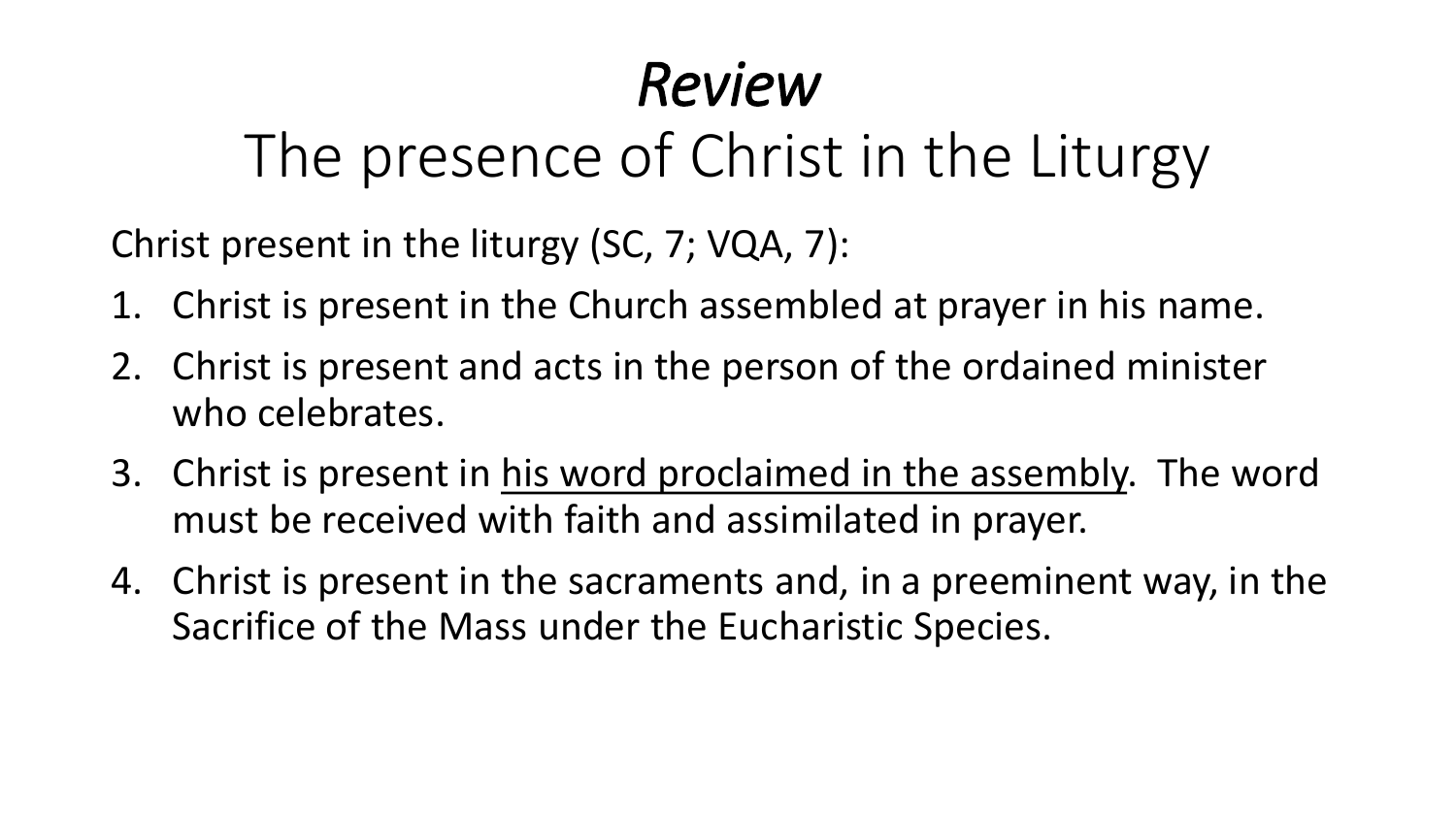- Sacred scripture is of the greatest importance in the liturgy.
	- For it is from scripture that lessons are read and explained in the homily, and psalms are sung;
	- the prayers, collects, and liturgical songs are scriptural in their inspiration and their force,
	- and it is from the scriptures that actions and signs derive their meaning.
- Thus to achieve the restoration, progress, and adaptation of the sacred liturgy, it is essential to promote a warm and living love for scripture (SC, 24).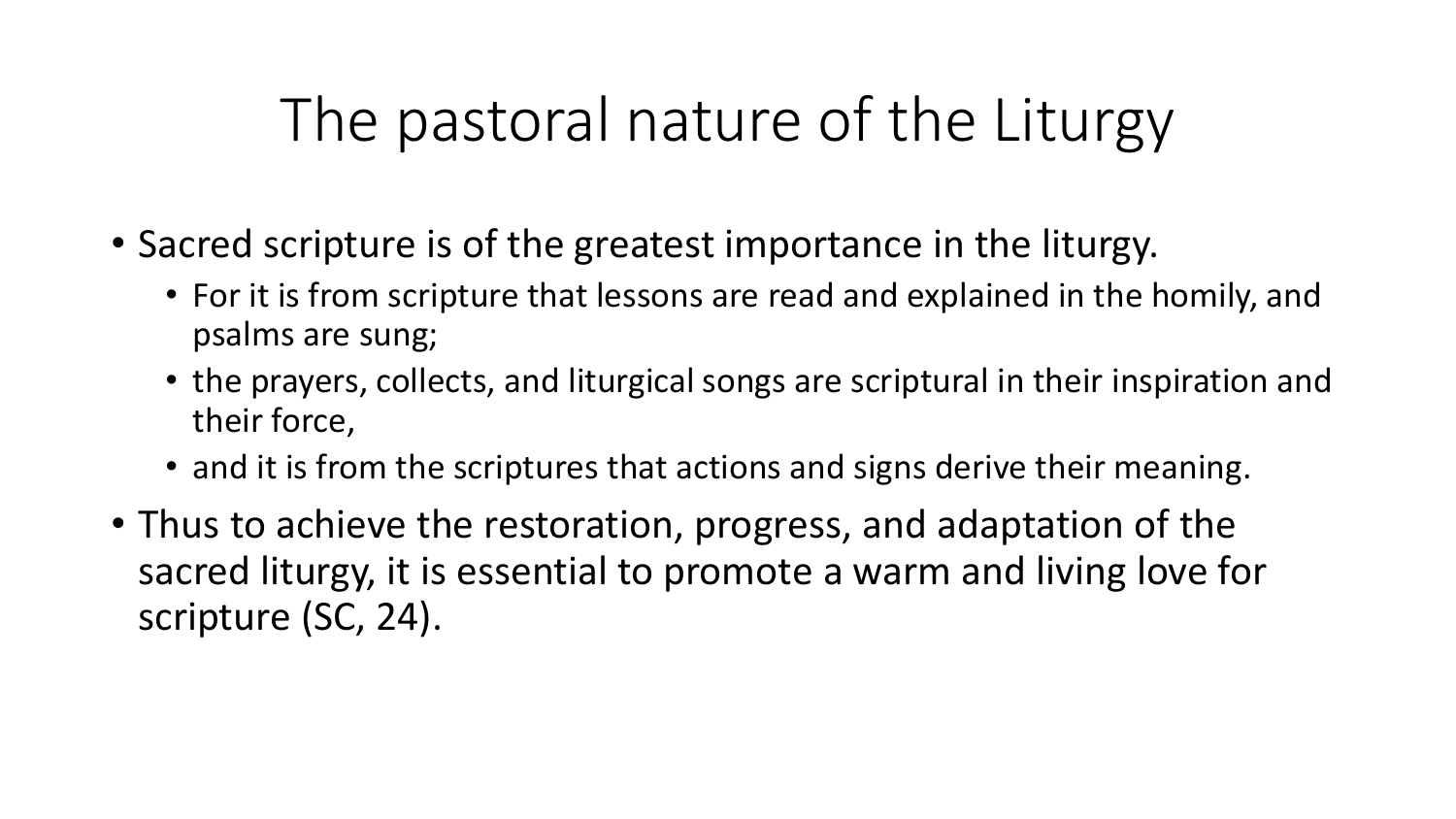- More varied readings from holy scripture are to be used.
- The sermon should draw upon scriptural and liturgical sources, and its character should be that of a proclamation of God's wonderful works in the history of salvation, the mystery of Christ, ever made present and active within us, especially in the celebration of the liturgy.
- There is an intimate connection between the words and the rites in the liturgy.
- Instructions during the liturgy should be short and should occur only at more suitable moments (SC, 35).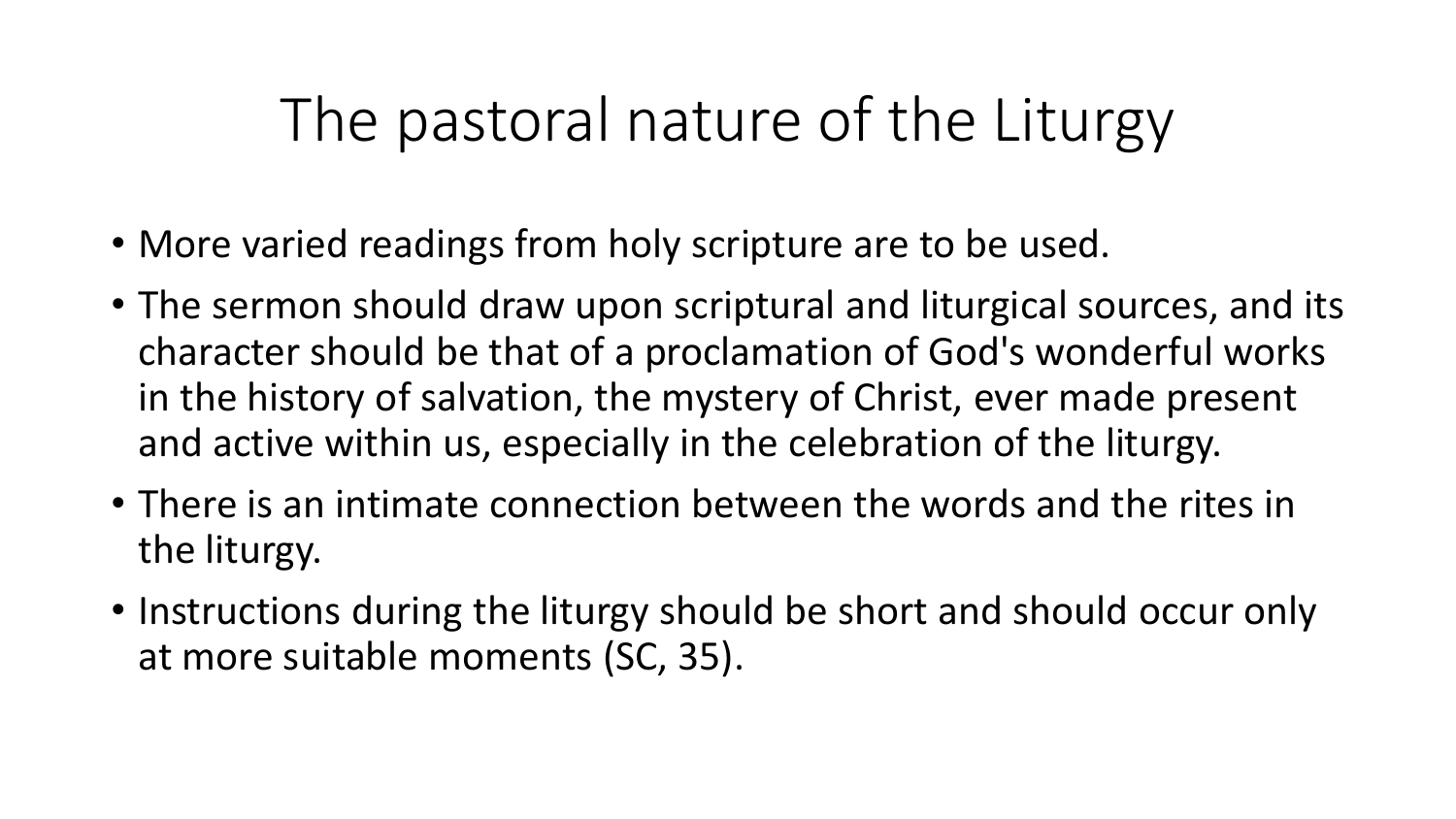- The liturgy draws together God and man:
- The sacred liturgy is the worship of God,
	- but it also contains valuable instruction for the faithful.
- God speaks to His people as Christ proclaims His gospel,
	- and the people reply both by song and prayer (SC, 33).
- The rites should be distinguished by a noble simplicity; they should be short, clear, and unencumbered by useless repetitions; they should be within the people's powers of comprehension, and normally should not require much explanation (SC, 34).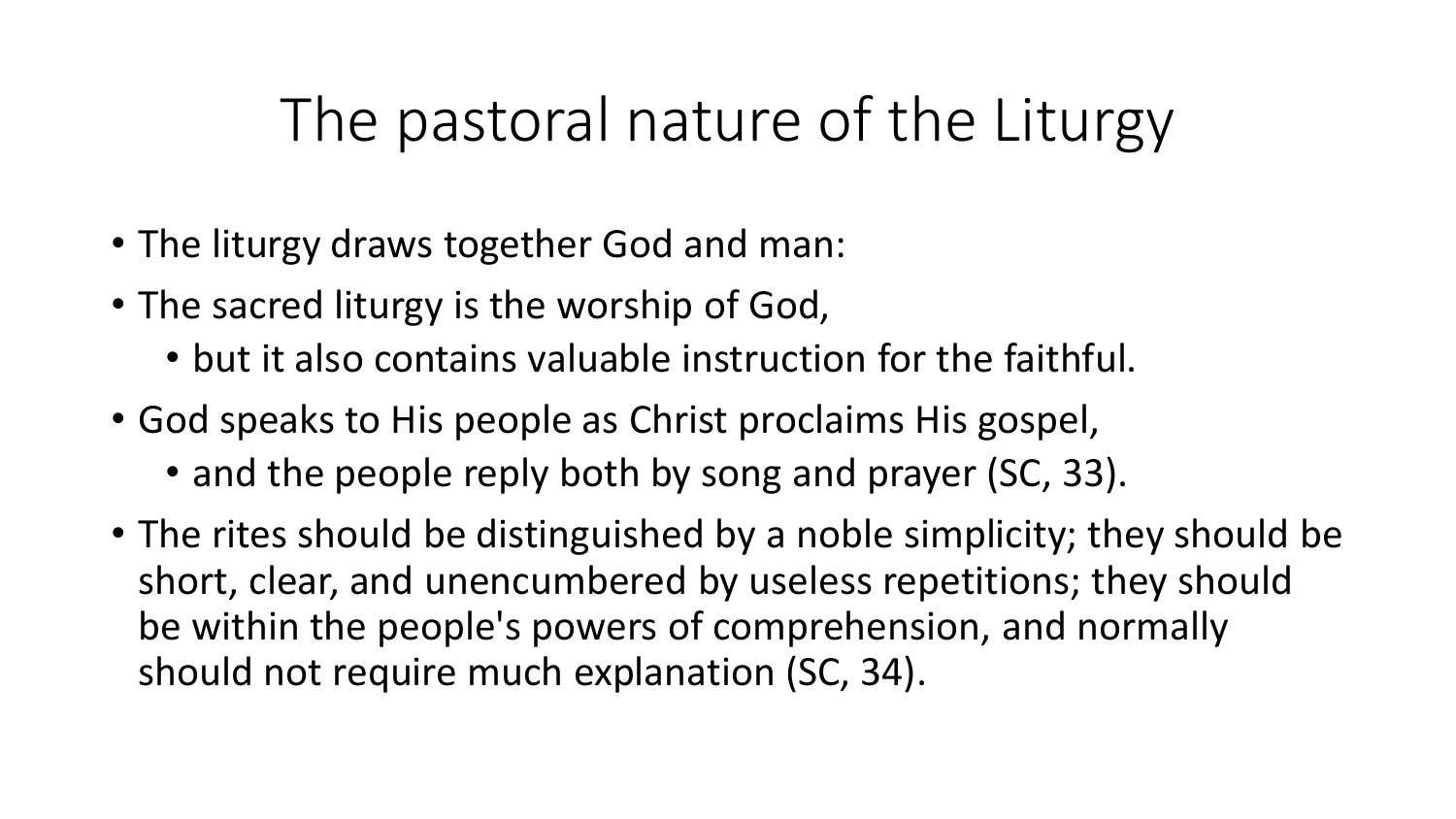- The prayers of the Roman liturgical tradition are part of a coherent system of words and patterns of speech.
- They are consecrated by Sacred Scripture and by ecclesial tradition, especially the writings of the Fathers of the Church.
- Therefore, translations should foster a correspondence between the biblical texts and the liturgical texts which contain biblical allusions.
- At the same time, care should be taken to avoid weighting down the text by clumsily over-elaborating the more delicate biblical allusions (LA, 49).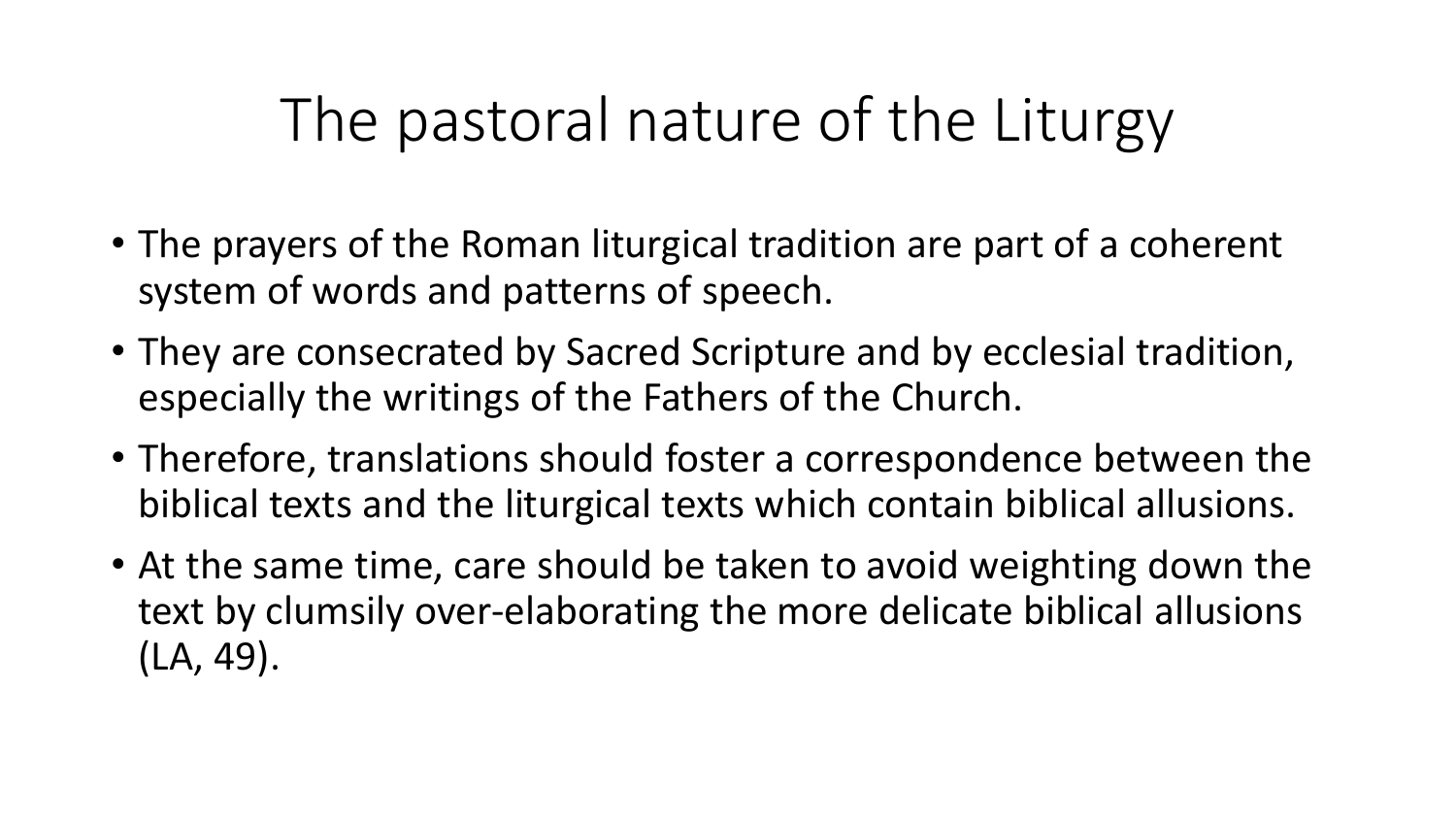- The use of the Latin language is to be preserved in the Latin rites (SC, 36.1).
- The vernacular may be of great advantage to the people in Mass and the celebration of the sacraments. Therefore, the use of the vernacular may be extended (SC, 36.2).
- The vernacular may be used in suitable places in the liturgy. Nevertheless steps should be taken so that the faithful may also be able to say or to sing together in Latin those parts of the Ordinary of the Mass which pertain to them (SC, 54).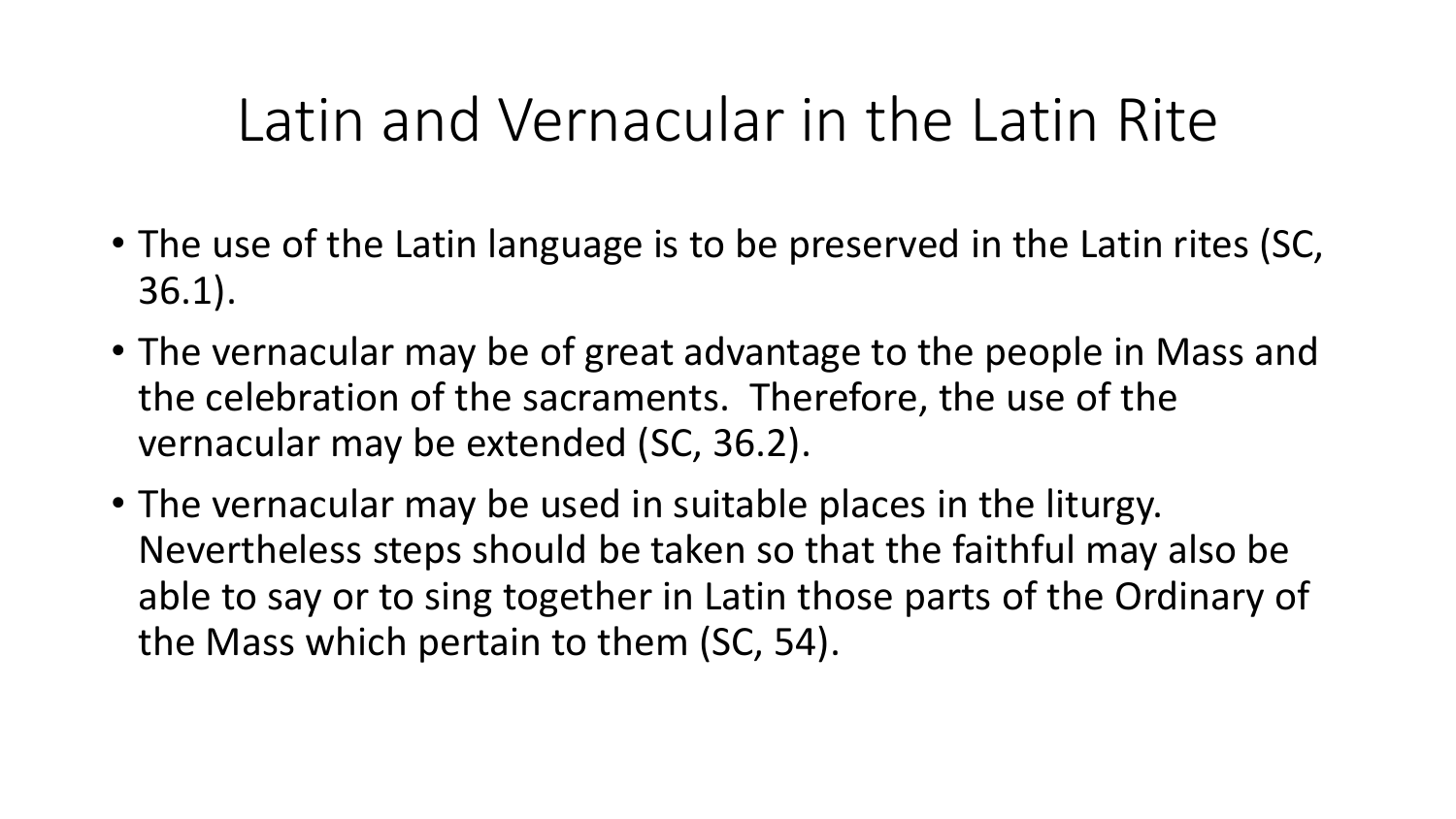- Those who were trained in the old liturgy in Latin experienced this one language as an expression of the unity of the Church which also manifested in a dignified way a profound sense of the Eucharistic Mystery.
- As the vernacular is employed, it is necessary to show both understanding and respect to these sentiments. The Roman Church has special obligations towards Latin, the splendid language of ancient Rome, and she must manifest them whenever the occasion presents itself (DC, 10).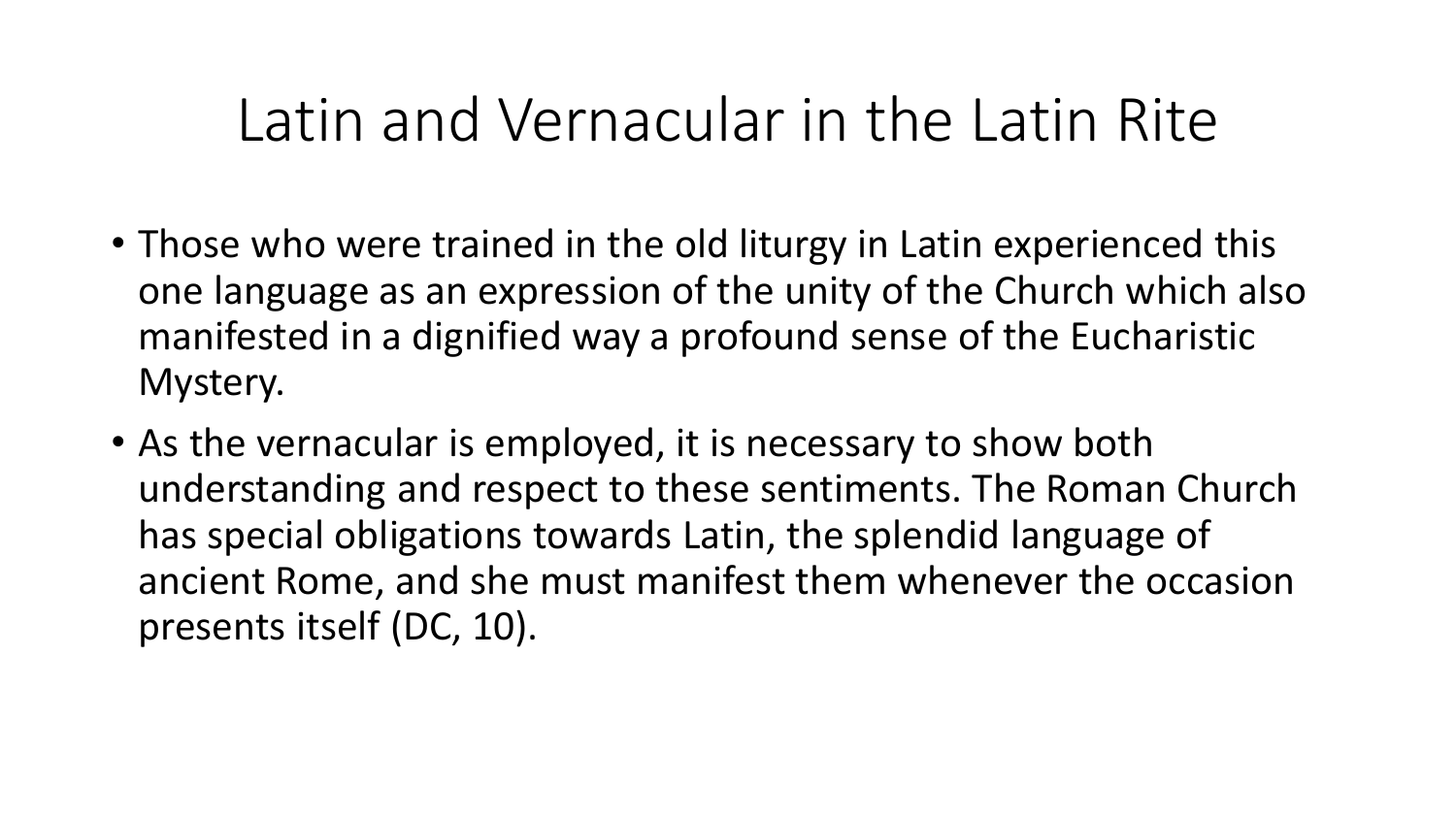• Given that the Liturgy is the school of the prayer of the Church, it has been considered good to introduce and develop the use of the vernacular – without diminishing the use of Latin, retained by the Council for the Latin Rite – so that every individual can understand and proclaim in his or her mother tongue the wonders of God (VQA, 10).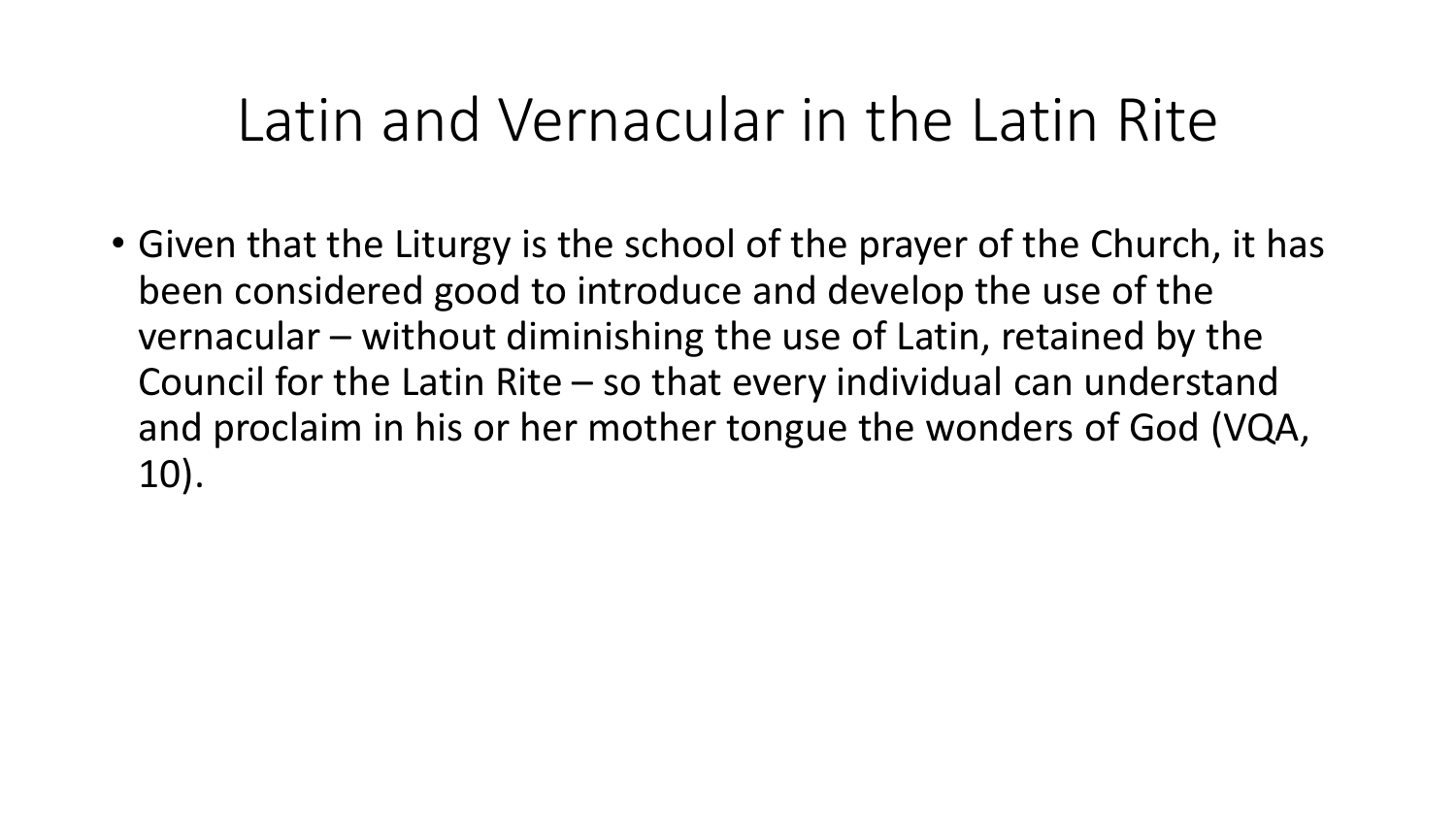- The use of the vernacular has certainly opened up the treasures of the liturgy to all who take part, but this does not mean that the Latin language, and especially the chants which are so superbly adapted to the genius of the Roman Rite, should be wholly abandoned.
- If subconscious experience is ignored in worship, an affective and devotional vacuum is created and the liturgy can become not only too verbal but also too cerebral.
- Yet the Roman Rite is again distinctive in the balance it strikes between a sparseness and a richness of emotion: it feeds the heart and the mind, the body and the soul (St. John Paul, 1998 Ad Limina Address).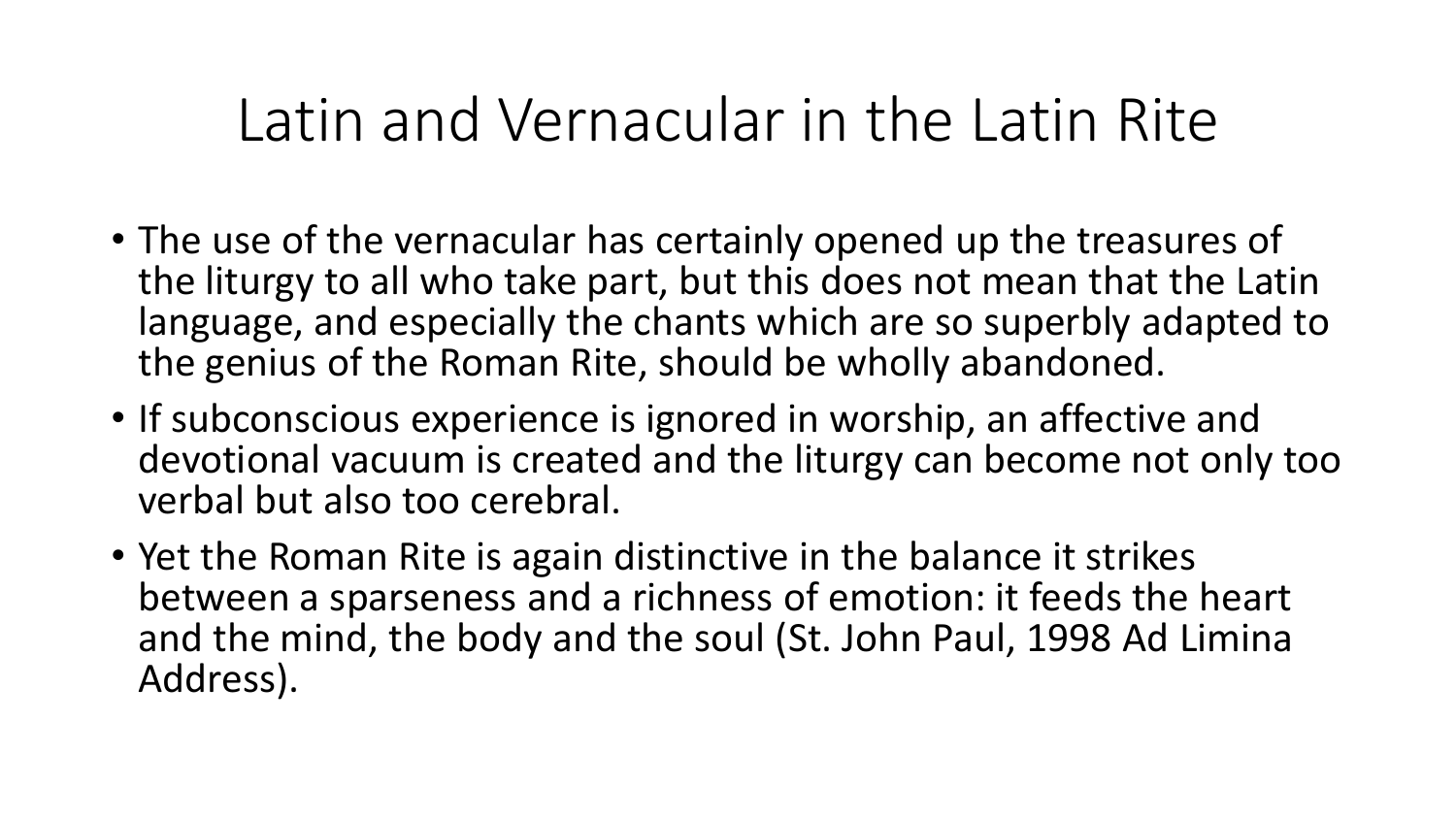• Consideration should also be given to including in the vernacular editions at least some texts in the Latin language, especially those from the priceless treasury of Gregorian chant, which the Church recognizes as proper to the Roman Liturgy, and which, all other things being equal, is to be given pride of place in liturgical celebrations. Such chant, indeed, has a great power to lift the human spirit to heavenly realities (LA, 28)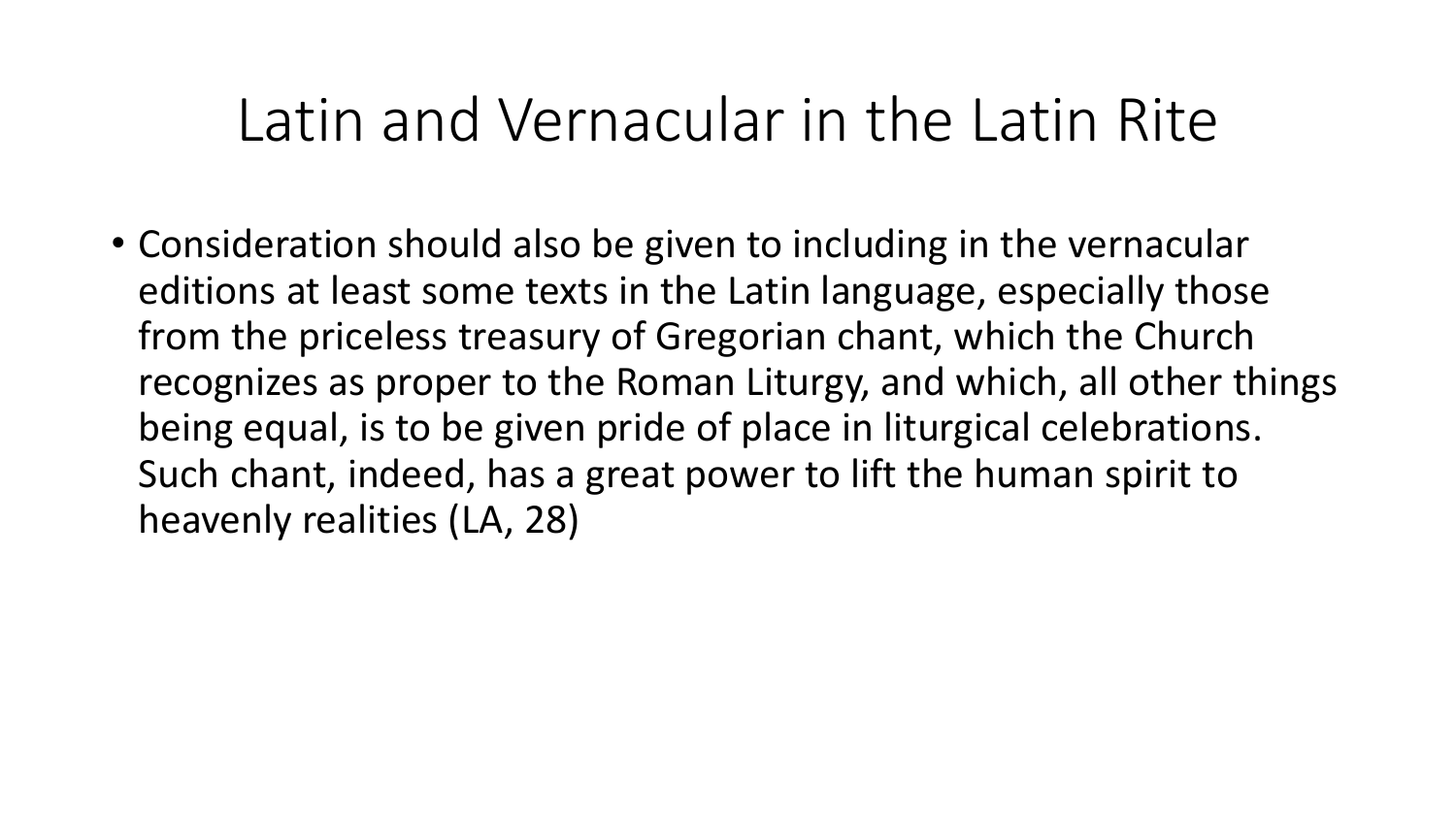### Latin Prayers

Pater Noster, qui es in caelis, sanctificetur nomen tuum. Adveniat regnum tuum. Fiat voluntas tua, sicut in caelo et in terra. Panem nostrum quotidianum da nobis hodie, et dimitte nobis debita nostra sicut et nos dimittimus debitoribus nostris. Et ne nos inducas in tentationem, sed libera nos a malo. Amen.

Ave Maria, gratia plena; Dominus tecum: benedicta tu in mulieribus, et benedictus fructus ventris tui Iesus. Sancta Maria, Mater Dei ora pro nobis peccatoribus, nunc et in hora mortis nostrae. Amen.

Salve Regina, Mater misericordiae. Vita, dulcedo, et spes nostra, salve. Ad te clamamus exsules filii Hevae. Ad te Suspiramus, gementes et flentes in hac lacrimarum valle. Eia ergo, Advocata nostra, illos tuos misericordes oculos ad nos converte. Et Iesum, benedictum fructum ventris tui, nobis post hoc exsilium ostende. O clemens, o pia, o dulcis Virgo Maria.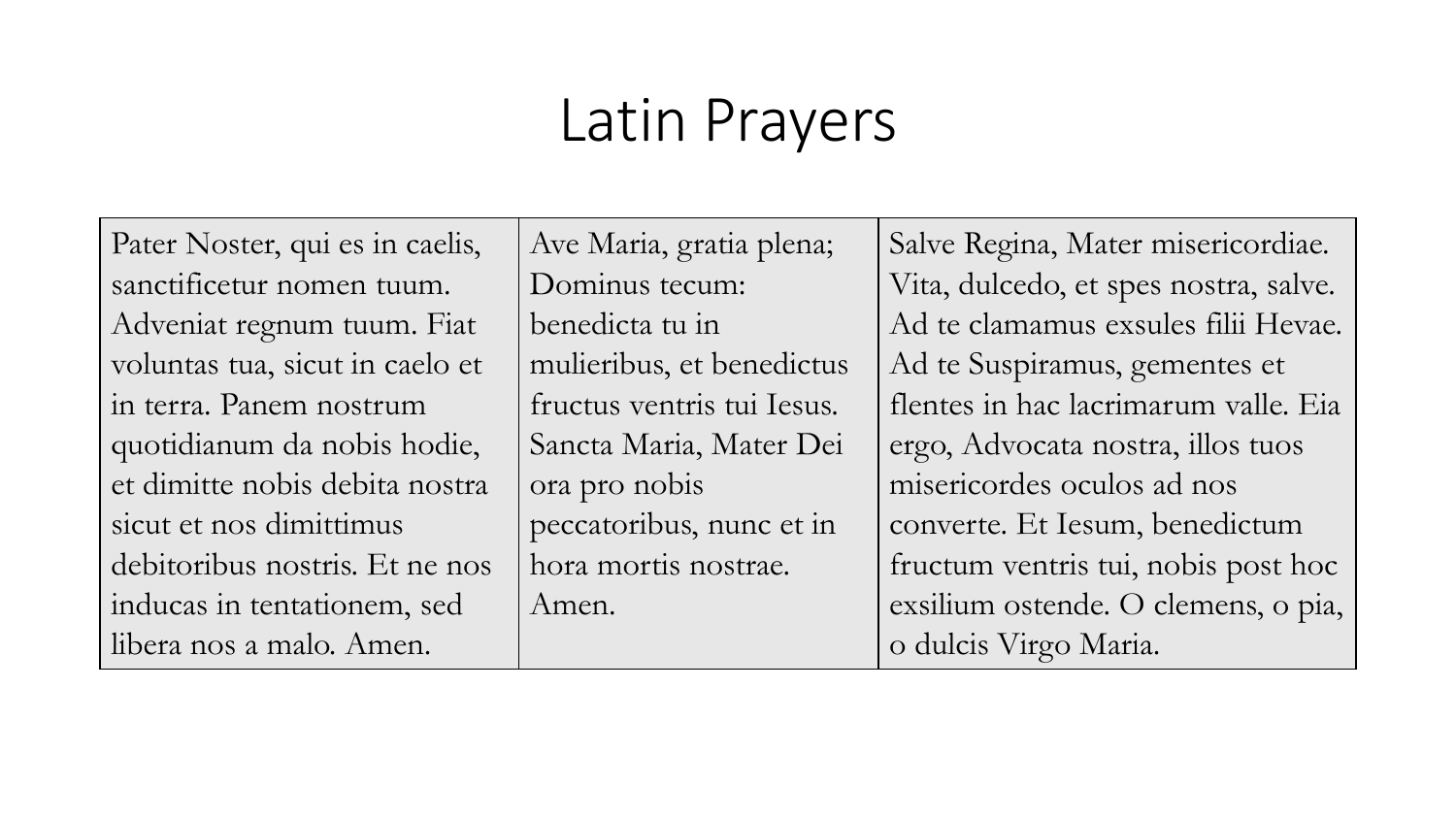### Latin Prayers

O salutaris Hostia, Quae caeli pandis ostium: Bella premunt hostilia, Da robur, fer auxilium.

Uni trinoque Domino Sit sempiterna gloria, Qui vitam sine termino Nobis donet in patria. Amen. Tantum ergo Sacramentum Veneremur cernui: Et antiquum documentum Novo cedat ritui: Praestet fides supplementum Sensuum defectui.

Genitori, Genitoque Laus et jubilatio, Salus, honor, virtus quoque Sit et benedictio: Procedenti ab utroque Compar sit laudatio. Amen.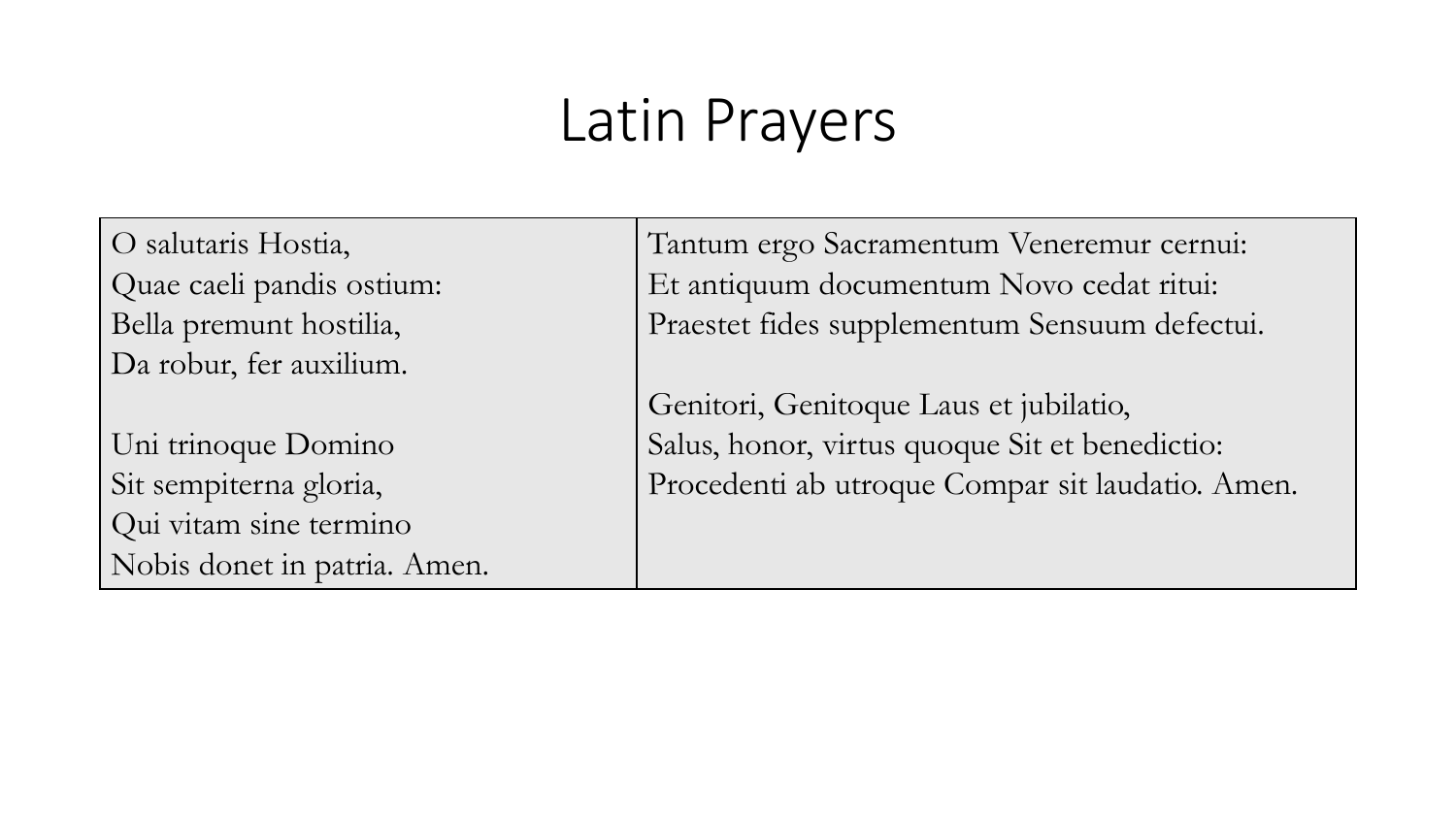- The Latin liturgical texts of the Roman Rite are drawn from centuries of ecclesial experience in transmitting the faith received from the Church Fathers.
- These texts are also the fruit of liturgical renewal.
- To maintain this rich patrimony, translations must not be a work of creative innovation, but a faithful rendering of the original text in the vernacular (LA, 20).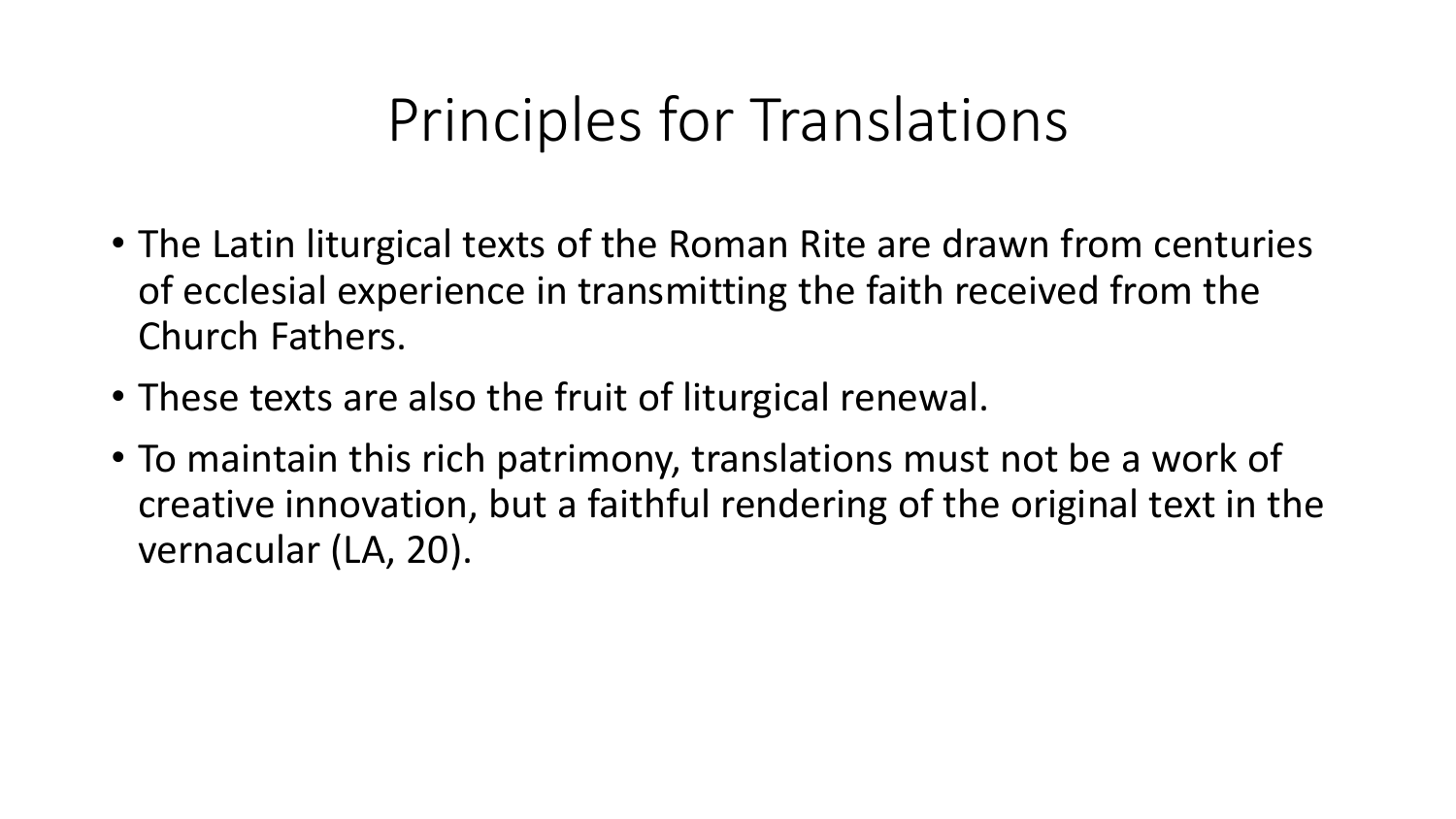- Many languages have words that denote both genders (masculine and feminine) in a single term.
- Though the development of language may call for these terms to change, the Church must choose her own language best suited to serve her doctrinal mission.
- Terms that have an inclusive sense should be understood in this way (LA, 30).
- For example: man, mankind; brethren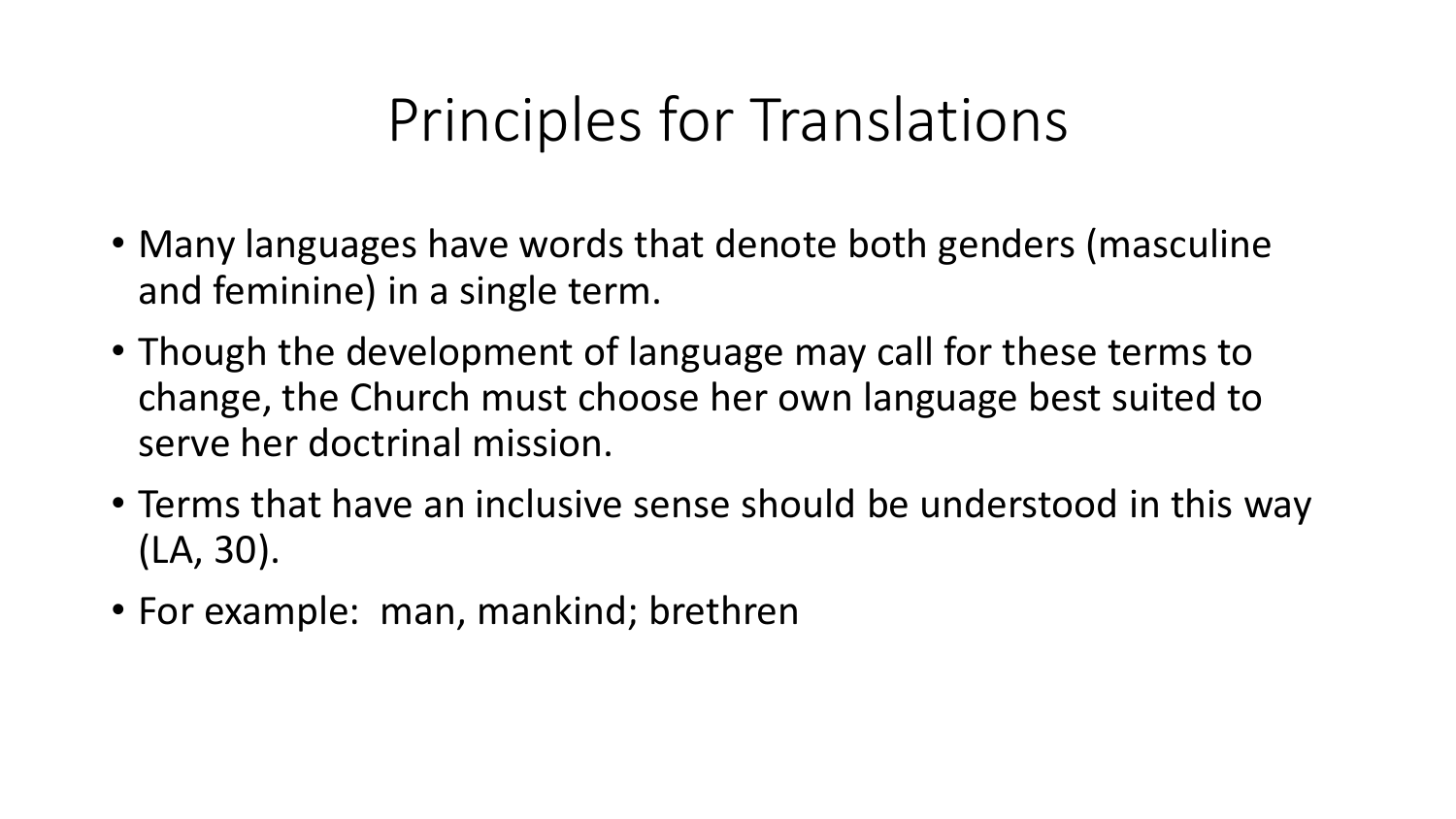|                | <b>Hebrew</b> | <b>Greek</b>         | Latin            |
|----------------|---------------|----------------------|------------------|
| Inclusive term | 'adam         | anthropos, anthropou | homo, hominis    |
| Masculine term | 'ish          | aner, andros         | vir, viri        |
| Feminine term  | 'ishah        | gune, gunaikos       | mulier, mulieris |

• Words that are explicitly masculine or feminine, especially in light of their context, should be maintained in translation (LA, 31).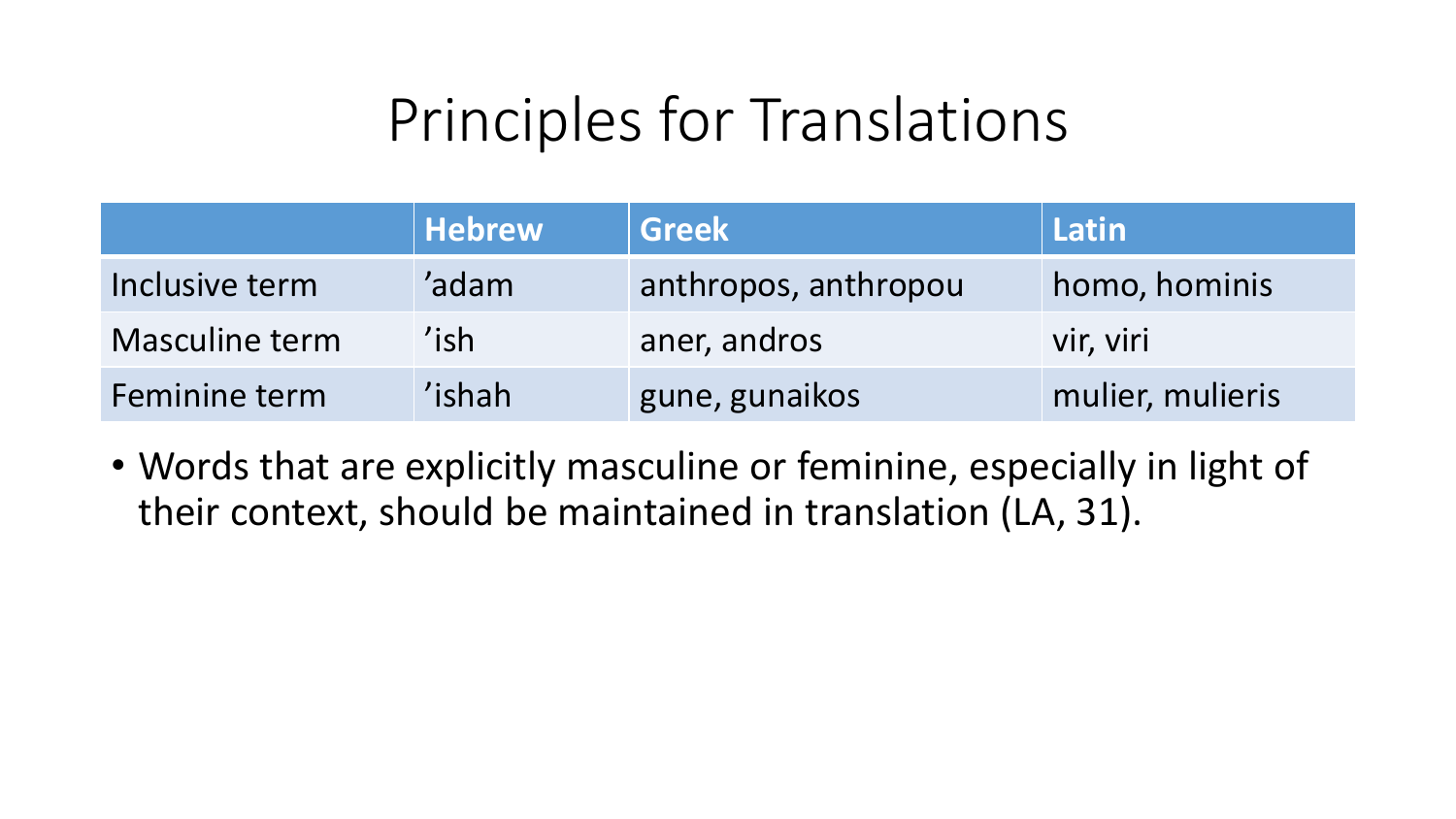- Translations should avoid, if possible, the following:
	- Plural words should not be substituted for singular words;
	- A collective term should not be split into masculine and feminine parts
	- Abstract words should be avoided that impede the sense of the original text.
- References to God and the persons of the Trinity should use the masculine pronouns as established in tradition.
- Fixed expressions, such as "Son of Man" should be exactly retained for its Christological significance.
- The term "Fathers" should be retained when referring to the Patriarchs, kings, and the Fathers of the Church.
- The Church should be referred to with the feminine pronoun (LA, 31).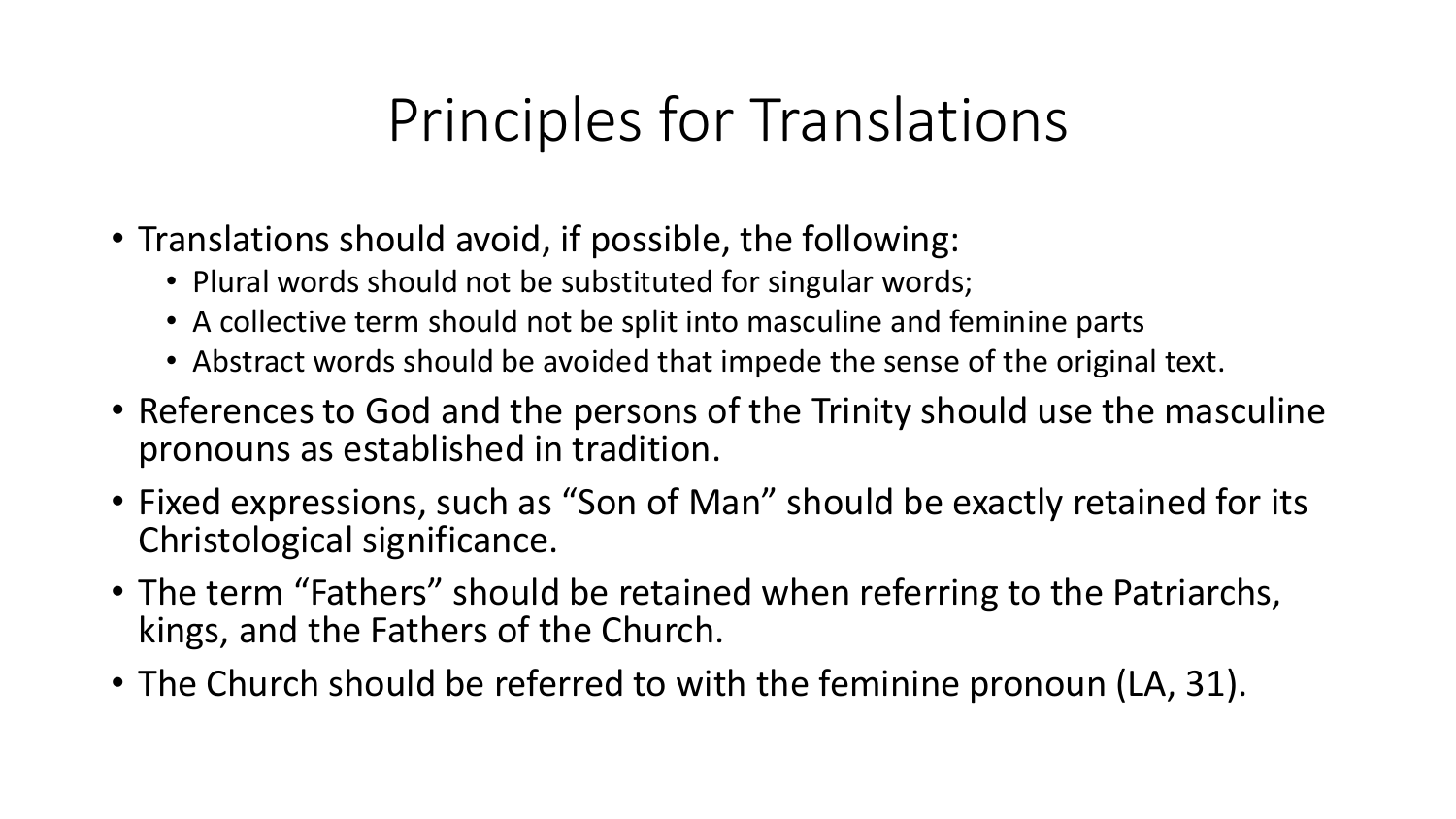- Liturgical language should be timeless.
- Expressions that are appear to be commercial, political, or ideological should be avoided.
- Expressions drawn from passing fashions or regional expressions should be avoided.
- Style manuals used in academic settings do not set the standard for liturgical translations which use their own style and language (LA, 32).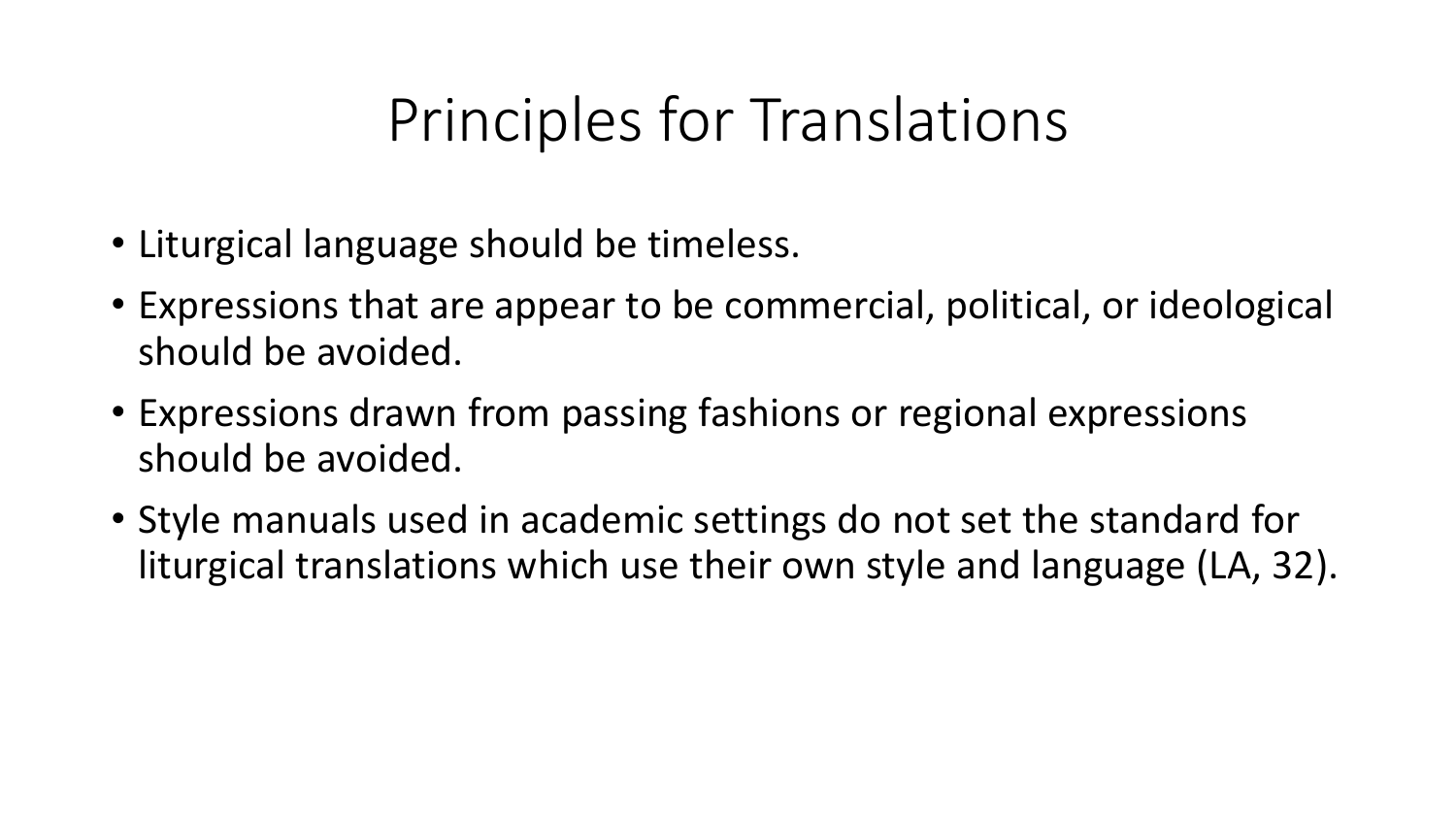| Old Translation    | New Translation       | Scripture                                                              |
|--------------------|-----------------------|------------------------------------------------------------------------|
| And also with you. | And with your spirit. | The grace of the Lord Jesus Christ be<br>with your spirit (Phil 4:23). |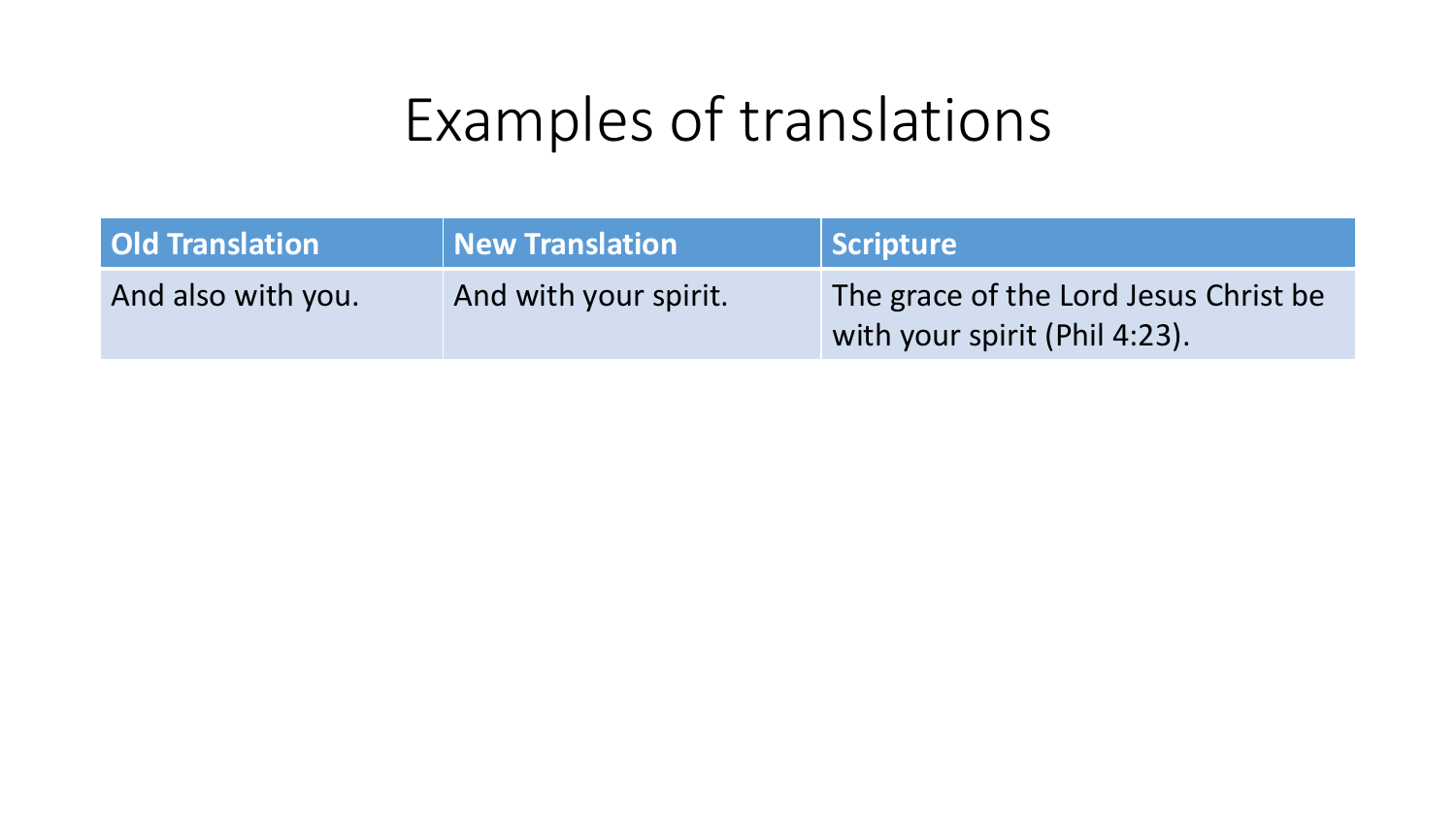| <b>Old Translation</b>  | <b>New Translation</b>   | <b>Scripture</b>                                       |
|-------------------------|--------------------------|--------------------------------------------------------|
| This is the Lamb of God | Behold the Lamb of God,  | "Behold, the Lamb of God, who takes                    |
| who takes away the      | behold him who takes     | away the sin of the world!" (Jn 1:29).                 |
| sins of the world.      | away the sins of the     |                                                        |
| Happy are those who     | world. Blessed are those | "Write this: Blessed are those who are                 |
| are called to his       | called to the supper of  | invited to the marriage supper of the                  |
| supper.                 | the Lamb.                | Lamb." (Rev 19:9).                                     |
|                         |                          |                                                        |
|                         |                          | Behold ( <i>idou</i> in Greek) ( <i>ecce</i> in Latin) |
|                         |                          | appears almost 200 times in the NT.                    |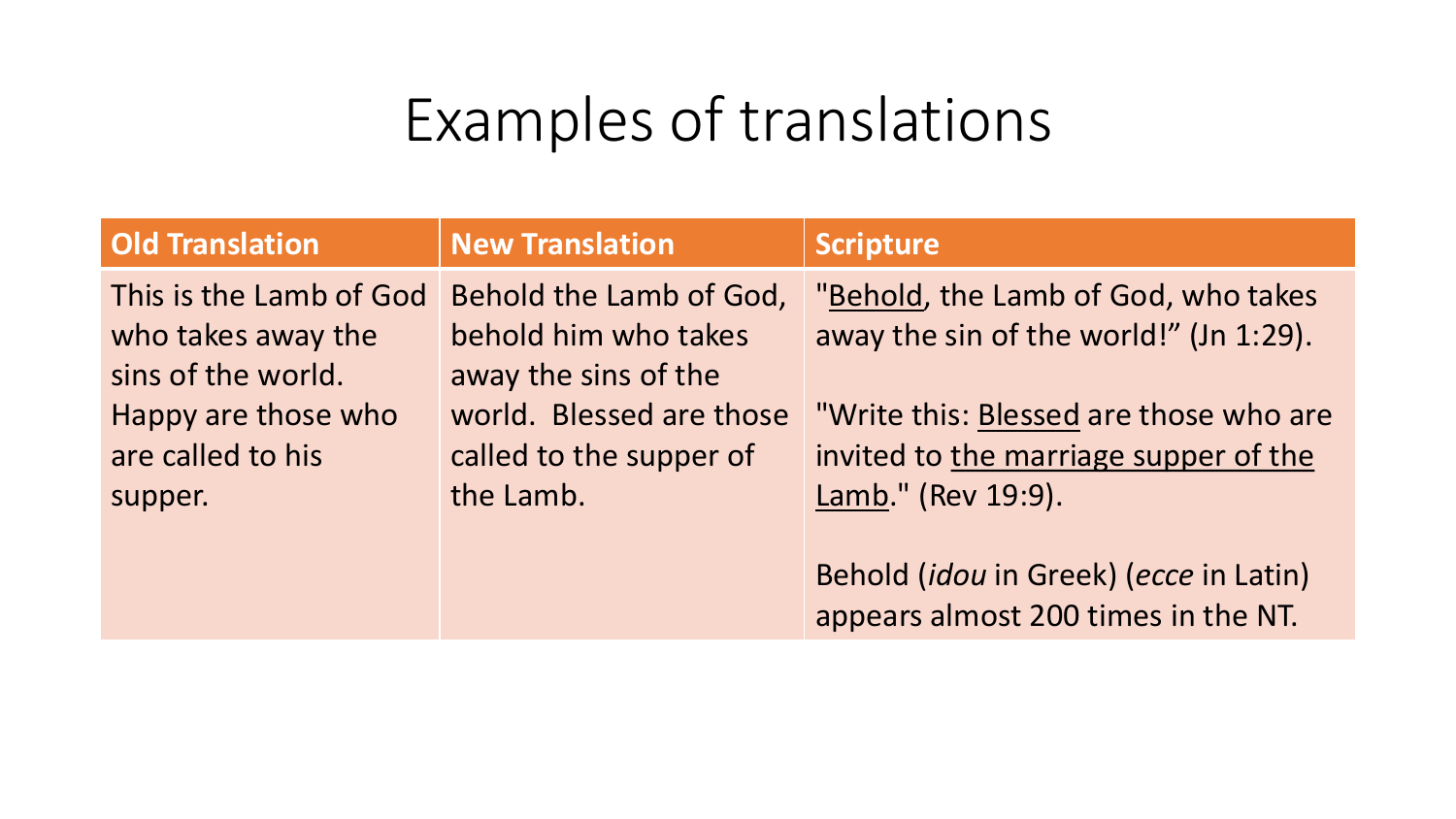| Old Translation                                                                             | New Translation                                                                                                           | <b>Scripture</b>                                                                                                                                                 |
|---------------------------------------------------------------------------------------------|---------------------------------------------------------------------------------------------------------------------------|------------------------------------------------------------------------------------------------------------------------------------------------------------------|
| Lord, I am not worthy to<br>receive you, but only<br>say the word and I shall<br>be healed. | Lord, I am not worthy<br>that you should enter<br>under my roof, but only<br>say the word and my<br>soul shall be healed. | But the centurion answered him,<br>"Lord, I am not worthy to have you<br>come under my roof; but only say the<br>word, and my servant will be healed<br>(Mt 8:8) |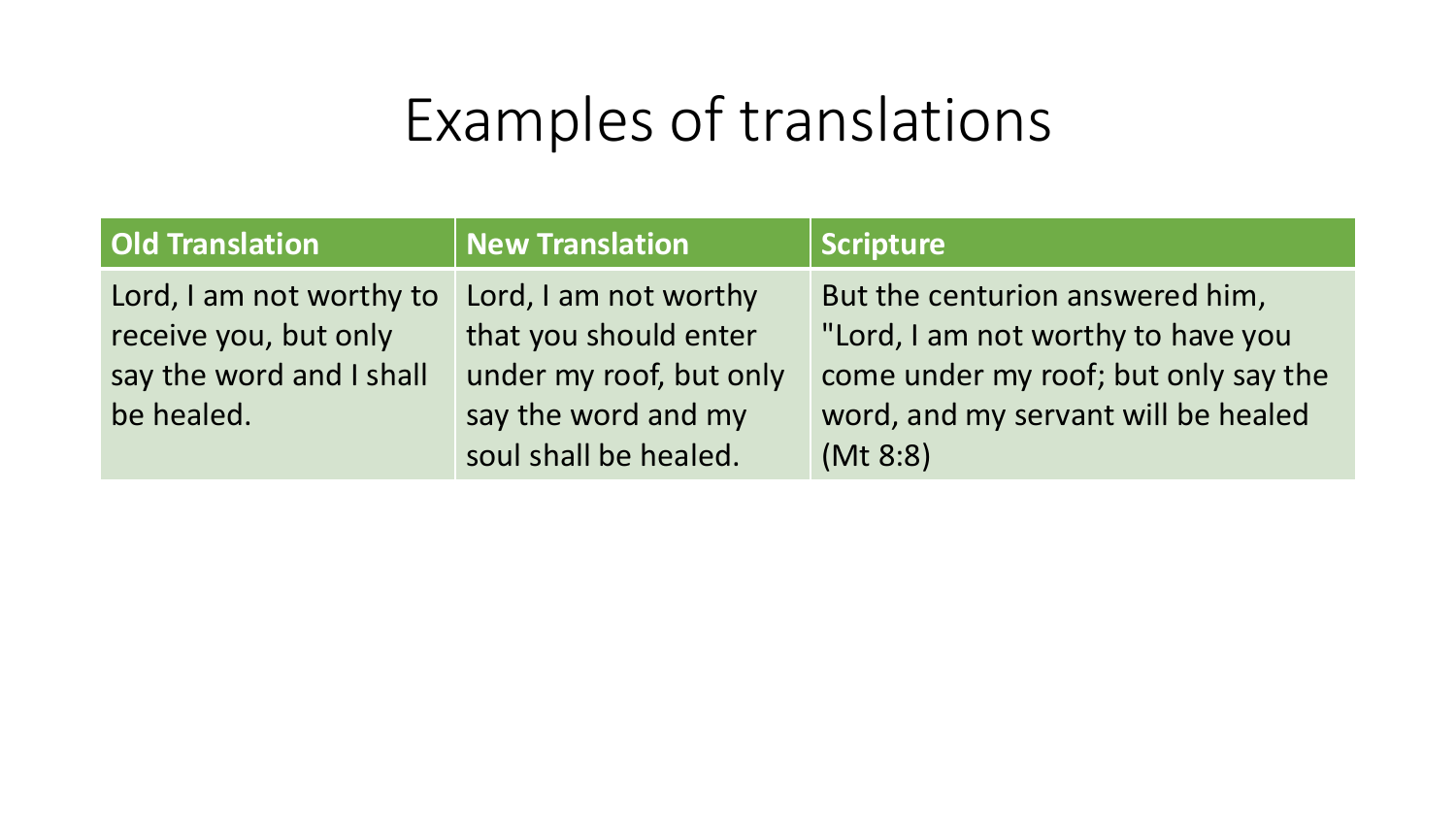| <b>Old Translation</b>                                 | <b>New Translation</b>                                | <b>Scripture</b>                                                                                                           |
|--------------------------------------------------------|-------------------------------------------------------|----------------------------------------------------------------------------------------------------------------------------|
| From age to age you<br>gather a people to<br>yourself, | You never cease to<br>gather a people to<br>yourself, | From the rising of the sun to its setting<br>let the name of the LORD be praised (Ps.<br>$113:3$ ).                        |
| so that from east to<br>west                           | so that from the rising<br>of the sun to its setting  | From the rising of the sun to its setting,<br>my name is great among the nations;<br>Incense offerings are made to my name |
| a perfect offering may<br>be made to the glory of      | a pure sacrifice may be<br>offered to your name.      | everywhere, and a pure offering; For my<br>name is great among the nations, says                                           |
| your name<br>(Eucharistic Prayer III).                 |                                                       | the LORD of hosts (Mal. 1:11).                                                                                             |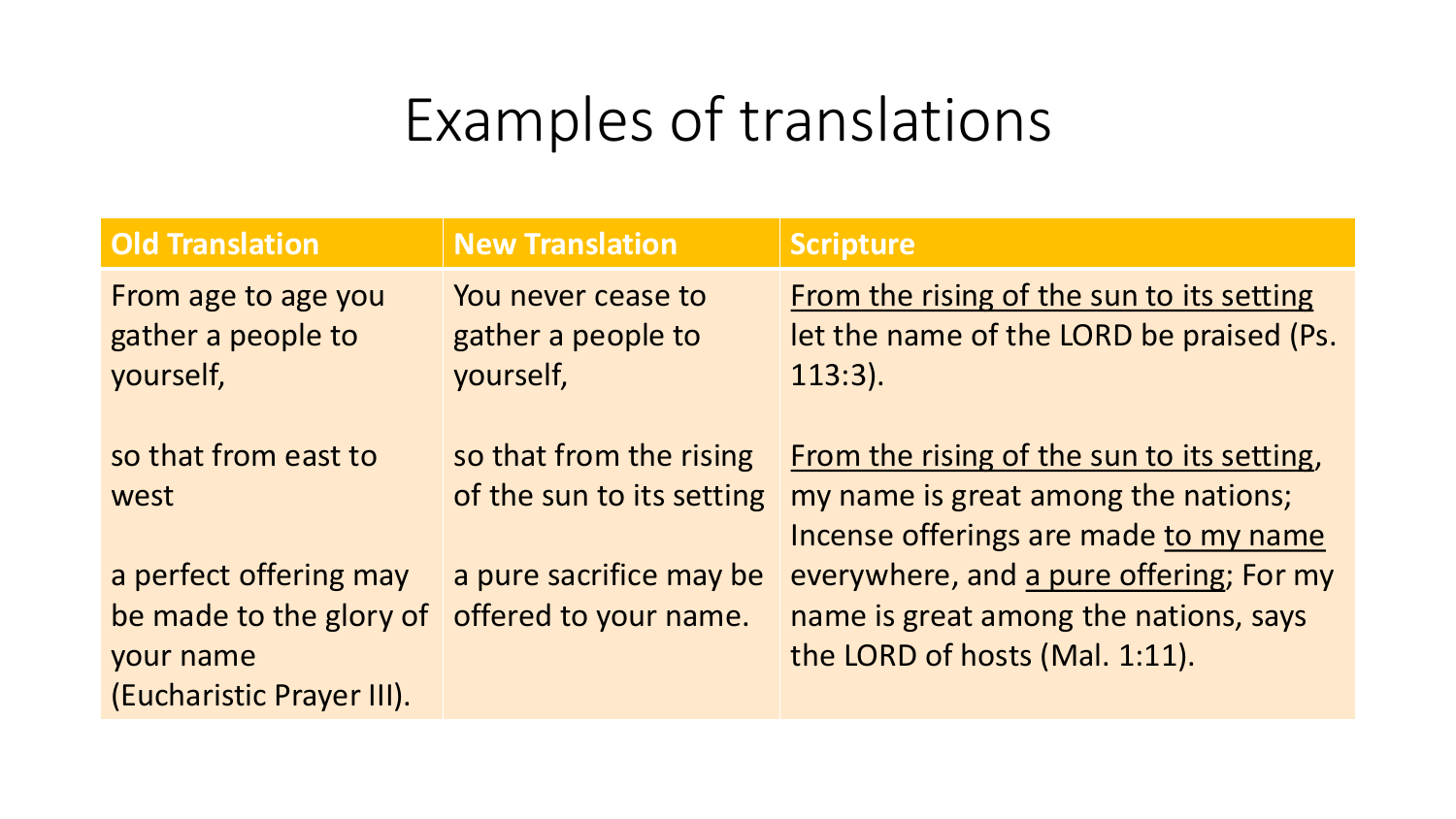- A great part of the liturgical texts are composed with the intention of being sung.
- For this reason, the texts should be translated in a manner that is can be set to music.
- Still full account must be taken of the authority of the text itself. Paraphrases are not to be substituted with the intention of making them more easily set to music, nor may hymns that are generically equivalent be substituted in their place (LA, 60).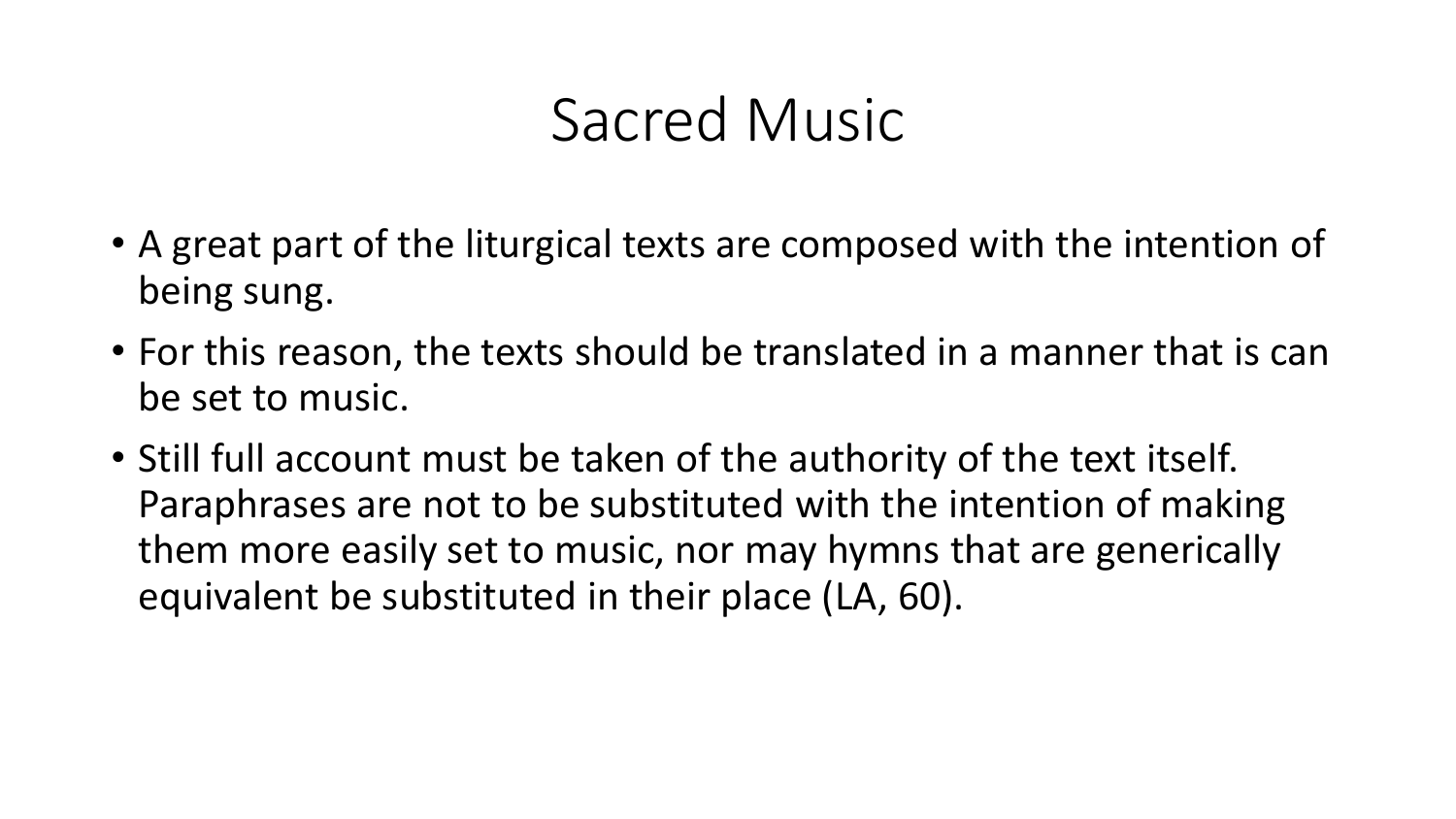- The musical tradition of the universal Church is a great treasure. As Sacred song is united to the words, it forms a necessary or integral part of the solemn liturgy.
- Holy Scripture praises the use of song in the service of the Lord.
- Therefore sacred music is to be considered the more holy when:
	- It is more closely connected with the liturgical action
	- It adds delight to prayer,
	- It fosters unity of minds, and
	- It confers greater solemnity upon the sacred rites.
- The Church approves of all forms of true art having the needed qualities, and admits them into divine worship (SC, 112).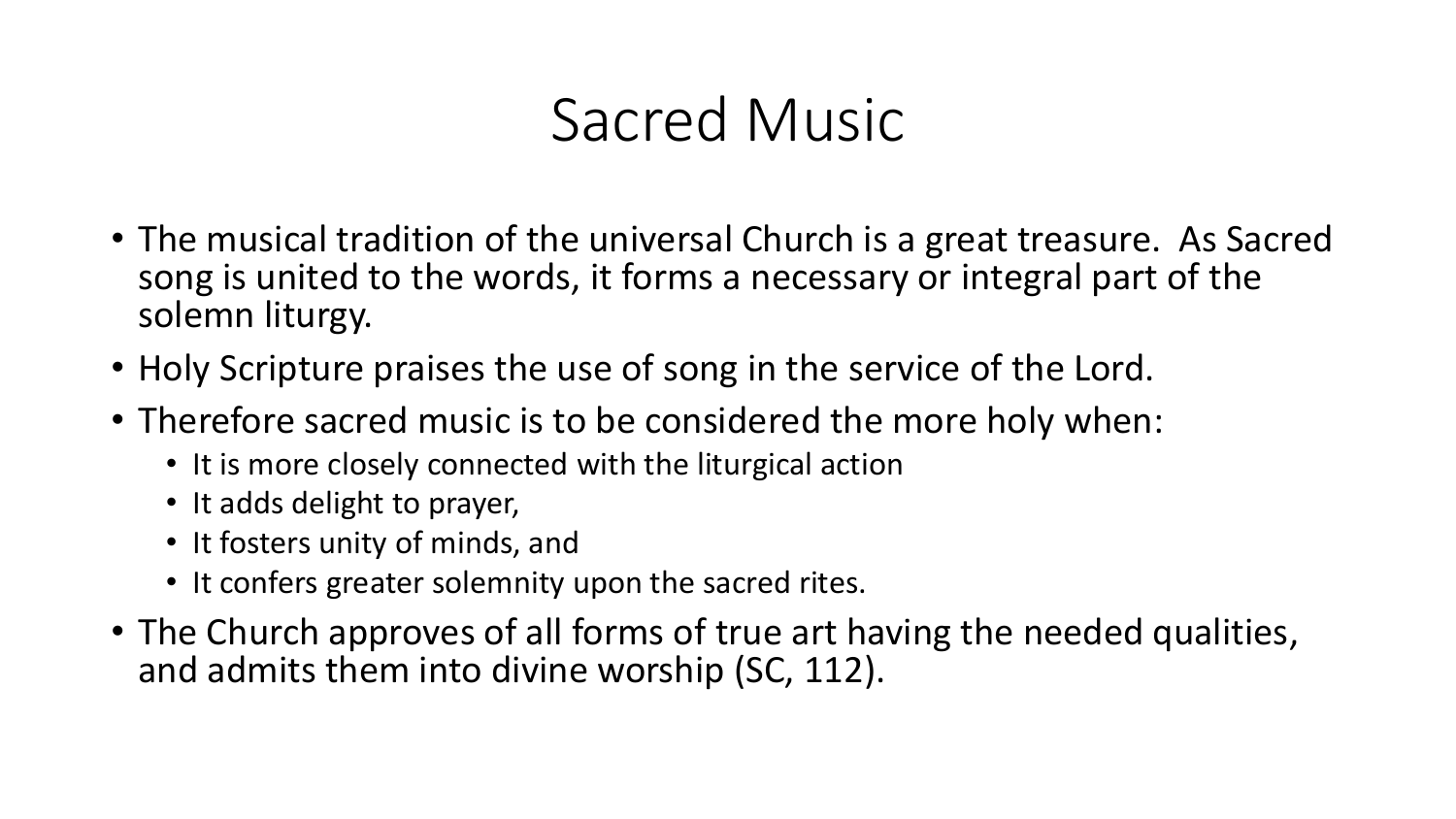- The treasure of sacred music is to be preserved and fostered with great care.
- Choirs must be diligently promoted.
- Whenever the sacred action is to be celebrated with song, the whole body of the faithful should be able to contribute that active participation which is rightly theirs (SC, 114).
- Singing by the people is to be fostered in devotions and during liturgical services, so that the voices of the faithful may ring out (SC, 118).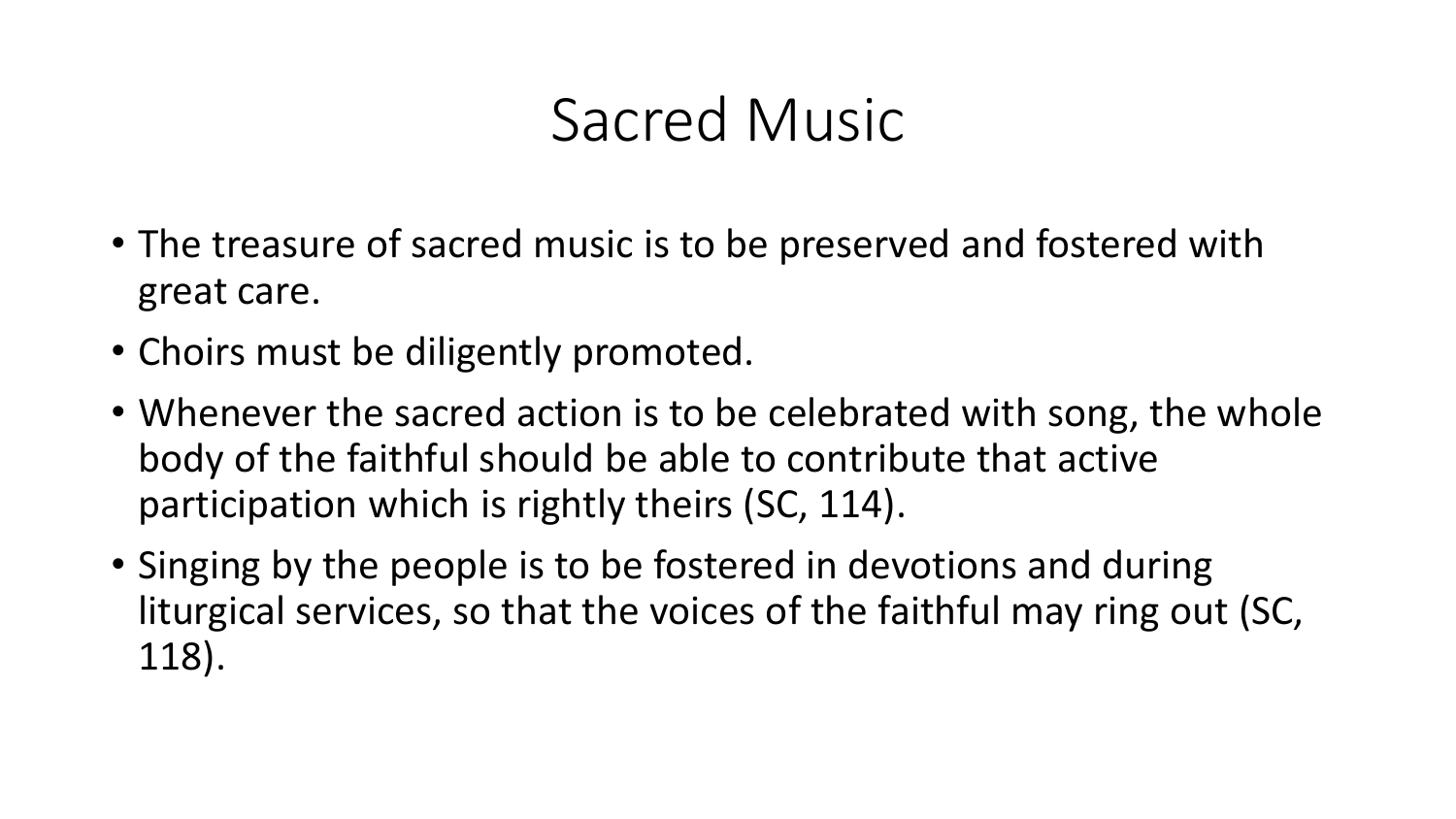- The Church acknowledges Gregorian chant as specially suited to the Roman liturgy. It should be given pride of place in liturgical services.
- But other kinds of sacred music are by no means excluded, so long as they accord with the spirit of the liturgical action (SC, 116).
- In the Latin Church the pipe organ is to be held in high esteem, as the traditional instrument which adds splendor to the Church's ceremonies and powerfully lifts up man's mind to God.
- But other instruments also may be admitted for use in divine worship, provided that the instruments are suitable for sacred use, accord with the dignity of the temple, and truly contribute to the edification of the faithful (SC, 120).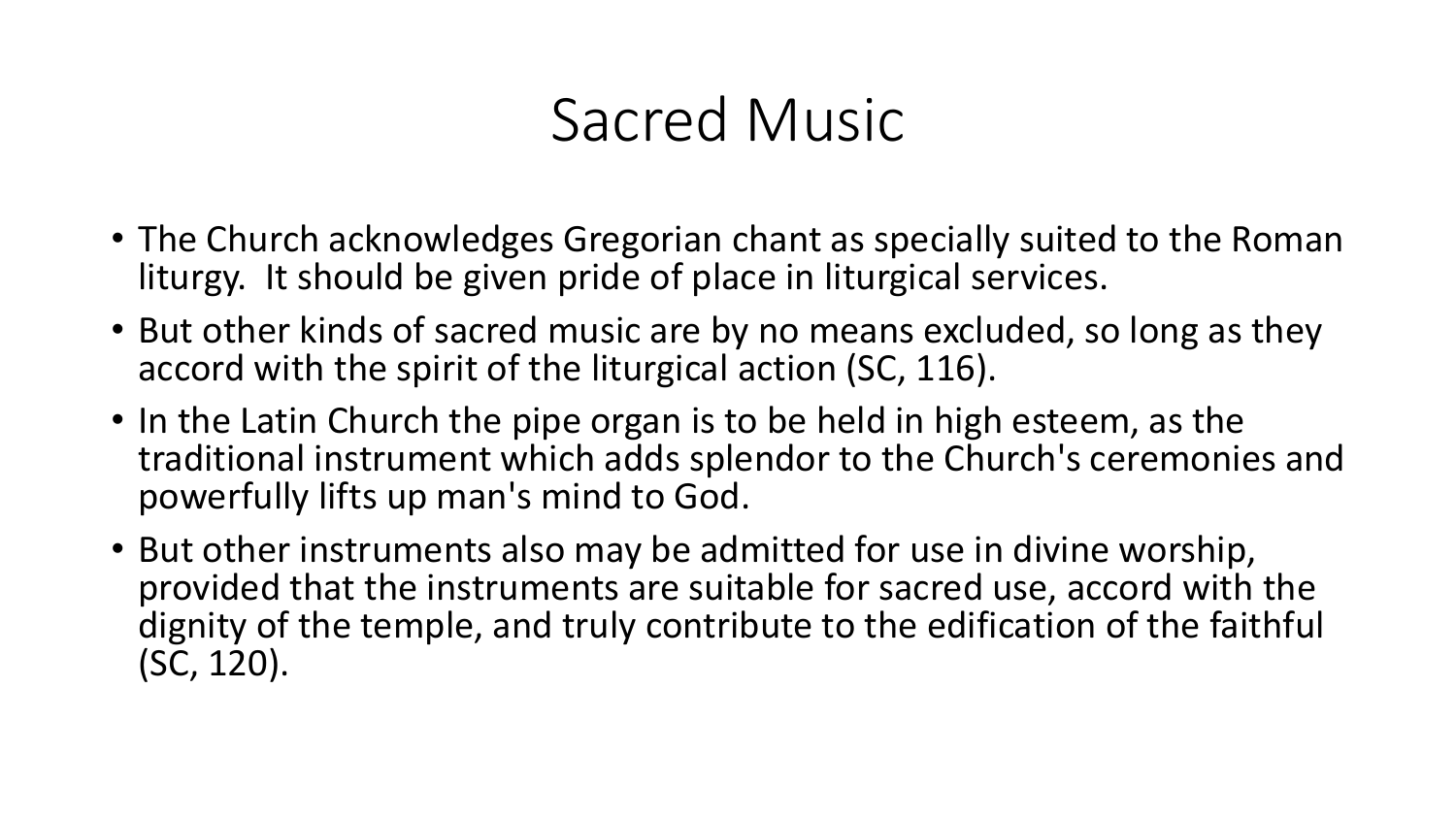- Composers, filled with the Christian spirit, should feel that their vocation is to cultivate sacred music and increase its store of treasures.
- Let them produce compositions which have the qualities proper to genuine sacred music.
- The texts intended to be sung must always be in conformity with Catholic doctrine; indeed they should be drawn chiefly from holy scripture and from liturgical sources (SC, 121).